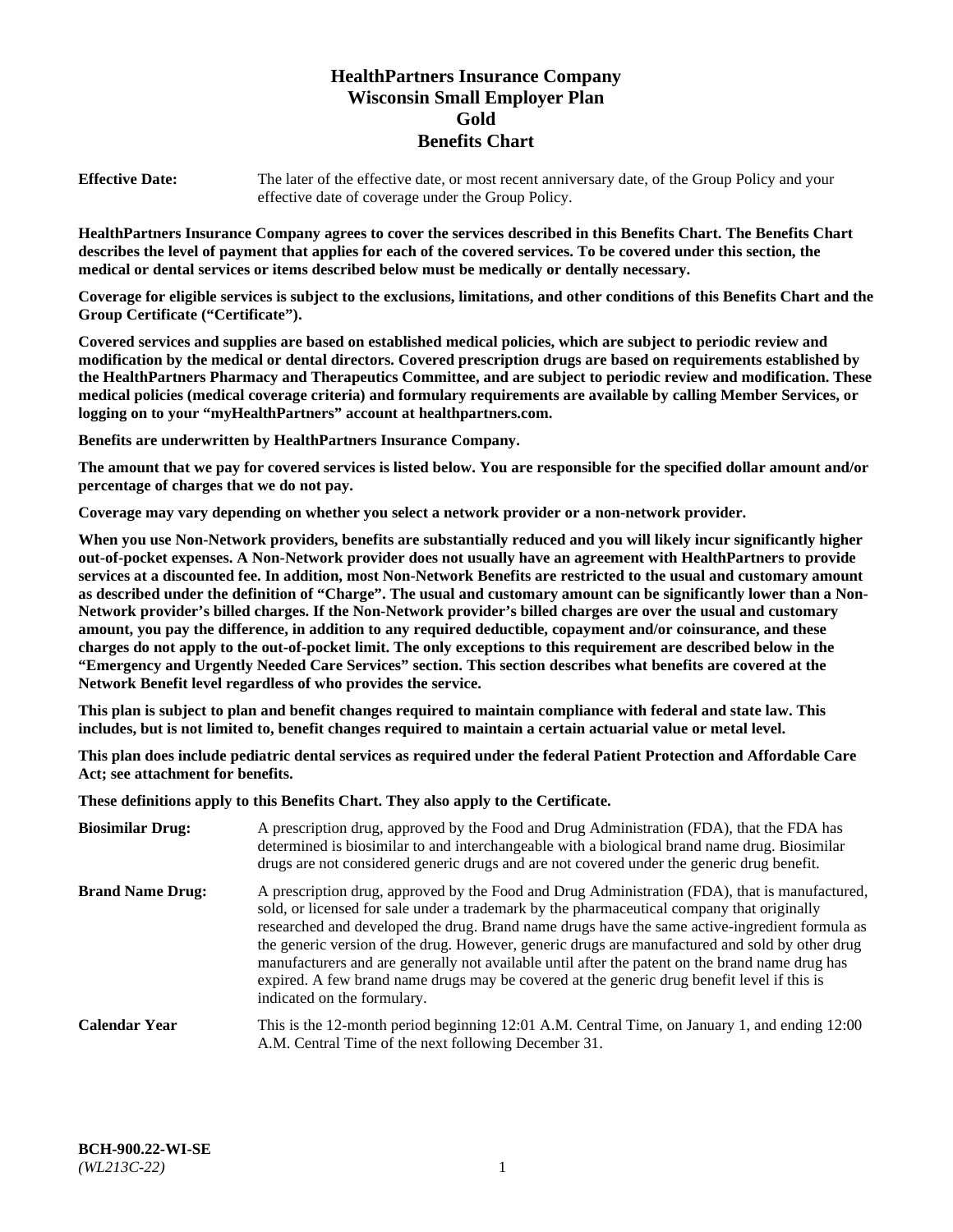| <b>Charge:</b> | For covered services delivered by a network provider, this is the provider's discounted fee for a<br>given medical/surgical service, procedure or item.                                                                                                                                                                                                                                                                                                                                                                                                                                                                                                                                                                 |
|----------------|-------------------------------------------------------------------------------------------------------------------------------------------------------------------------------------------------------------------------------------------------------------------------------------------------------------------------------------------------------------------------------------------------------------------------------------------------------------------------------------------------------------------------------------------------------------------------------------------------------------------------------------------------------------------------------------------------------------------------|
|                | For covered services delivered by non-network providers, a contracted rate may apply if such<br>arrangement is available to HealthPartners.                                                                                                                                                                                                                                                                                                                                                                                                                                                                                                                                                                             |
|                | For the usual and customary charge for covered services delivered by non-network providers, our<br>payment is calculated using one of the following options, depending on availability: 1) a<br>percentage of the Medicare fee schedule; 2) a comparable schedule if the service is not on the<br>Medicare fee schedule; or 3) a commercially reasonable rate for such service if a fee schedule is<br>not available.                                                                                                                                                                                                                                                                                                   |
|                | The usual and customary charge is the maximum amount allowed that we consider in the<br>calculation of the payment of charges incurred for certain covered services. You must pay for any<br>charges above the usual and customary charge, and they do not apply to the out-of-pocket limit.                                                                                                                                                                                                                                                                                                                                                                                                                            |
|                | A charge is incurred for covered ambulatory medical and surgical services, on the date the service<br>or item is provided. A charge is incurred for covered inpatient services, on the date of admission to<br>a hospital. To be covered, a charge must be incurred on or after your effective date and on or<br>before the termination date.                                                                                                                                                                                                                                                                                                                                                                           |
|                | Copayment/Coinsurance: The specified dollar amount, or percentage, of charges incurred for covered services, which we do<br>not pay, but which you must pay, each time you receive certain medical services, procedures or<br>items. Our payment for those covered services or items begins after the copayment or coinsurance<br>is satisfied. Covered services or items requiring a copayment or coinsurance are specified in this<br>Benefits Chart.                                                                                                                                                                                                                                                                 |
|                | For services provided by a network provider:<br>An amount which is listed as a flat dollar copayment is applied to a network provider's discounted<br>charge for a given service. However, if the network provider's discounted charge for a service or<br>item is less than the flat dollar copayment, you will pay the network provider's discounted charge.<br>An amount which is listed as a percentage of charges or coinsurance is based on the network<br>provider's discounted charges, calculated at the time the claim is processed, which may include an<br>agreed upon fee schedule rate for case rate or withhold arrangements.                                                                            |
|                | For services provided by a non-network provider:<br>Any copayment or coinsurance is applied to the lesser of the provider's charges or the usual and<br>customary charge for a service.                                                                                                                                                                                                                                                                                                                                                                                                                                                                                                                                 |
|                | A copayment or coinsurance is due at the time a service is provided, or when billed by the<br>provider. The copayment or coinsurance applicable for a scheduled visit with a HealthPartners<br>network provider will be collected for each visit, late cancellation and failed appointment.                                                                                                                                                                                                                                                                                                                                                                                                                             |
| Deductible:    | The specified dollar amount of charges incurred for covered services, which we do not pay, but an<br>enrollee or a family has to pay first in a calendar year. Our payment for those services or items<br>begins after the deductible is satisfied. For network providers, the amount of the charges that apply<br>to the deductible are based on the network provider's discounted charges, calculated at the time<br>the claim is processed, which may include an agreed upon fee schedule rate for case rate or<br>withhold arrangements. For non-network providers, the amount of charges that apply to the<br>deductible are the lesser of the provider's charges or the usual and customary charge for a service. |
|                | Any amounts paid or reimbursed by a third party, including but not limited to: point of service<br>rebates, manufacturer coupons, manufacturer debits cards or other forms of direct reimbursement<br>to an Insured for a product or service, will not apply toward your deductible, to the extent<br>permitted under state and federal law.                                                                                                                                                                                                                                                                                                                                                                            |
|                | Your plan has an embedded deductible. This means once an Insured meets the individual<br>deductible, the plan begins paying benefits for that person. If two or more members of the family<br>meet the family deductible, the plan begins paying benefits for all members of the family,<br>regardless of whether each Insured has met the individual deductible. However, an Insured may<br>not contribute more than the individual deductible toward the family deductible.                                                                                                                                                                                                                                           |
|                | All services are subject to the deductible unless otherwise indicated below in this Benefits Chart.                                                                                                                                                                                                                                                                                                                                                                                                                                                                                                                                                                                                                     |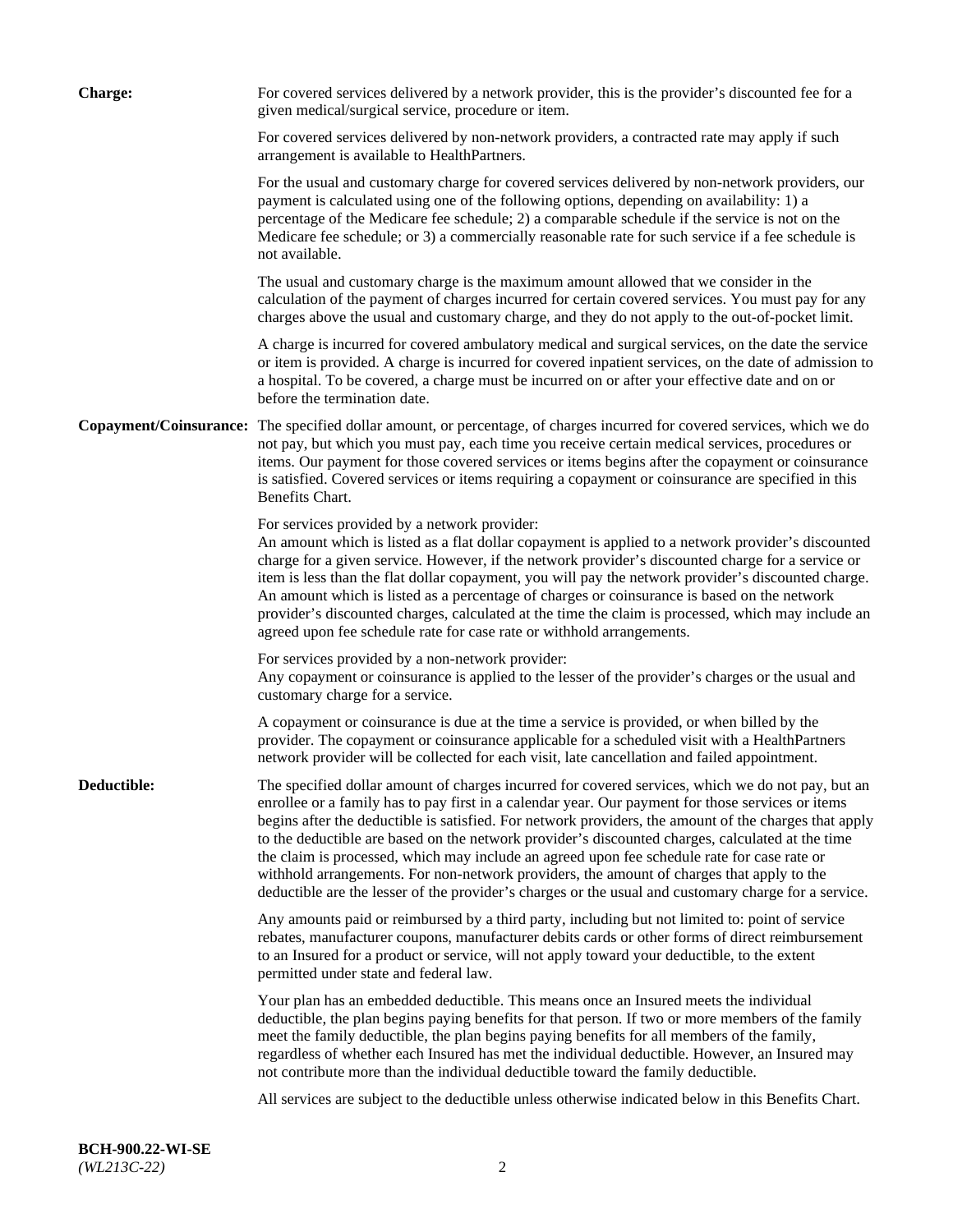| <b>Formulary:</b>                          | This is a current list, which may be revised from time to time, of prescription drugs, medications,<br>equipment and supplies covered by us as indicated in this Benefits Chart which are covered at the<br>highest benefit level. Some drugs on the formulary may require prior authorization to be covered<br>as formulary drugs. The formulary, and information on drugs that require prior authorization, are<br>available by calling Member Services, or logging on to your "myHealthPartners" account at<br>healthpartners.com. |
|--------------------------------------------|---------------------------------------------------------------------------------------------------------------------------------------------------------------------------------------------------------------------------------------------------------------------------------------------------------------------------------------------------------------------------------------------------------------------------------------------------------------------------------------------------------------------------------------|
| <b>Generic Drug:</b>                       | A prescription drug, approved by the Food and Drug Administration (FDA), that the FDA has<br>determined is comparable to a brand name drug product in dosage form, strength, route of<br>administration, quality, intended use and documented bioequivalence. Generally, generic drugs<br>cost less than brand name drugs. Some brand name drugs may be covered at the generic drug<br>benefit level if this is indicated on the formulary.                                                                                           |
| <b>Lifetime Maximum</b><br><b>Benefit:</b> | The specified coverage limit actually paid by us for services and/or charges incurred by you for any<br>given procedure or diagnosis. Payment of benefits under this Benefits Chart ceases when that lifetime<br>maximum benefit is reached. You have to pay for any subsequent charges.                                                                                                                                                                                                                                              |
| <b>Non-Formulary Drug:</b>                 | This is a prescription drug, approved by the Food and Drug Administration (FDA), that is not on<br>the formulary, is medically necessary and is not investigative or experimental or otherwise<br>excluded under the Certificate.                                                                                                                                                                                                                                                                                                     |
| <b>Out-of-Pocket Expenses:</b>             | You pay the specified copayments/coinsurance and deductibles applicable for particular services,<br>subject to the out-of-pocket limit described below. These amounts are in addition to the monthly<br>premium payments.                                                                                                                                                                                                                                                                                                             |
| <b>Out-of-Pocket Limit:</b>                | You pay the copayments/coinsurance and deductibles for covered services, to the individual or<br>family out-of-pocket limit. Thereafter we cover 100% of the charges incurred for all other covered<br>services, for the rest of the calendar year. You pay amounts greater than the out-of-pocket limit if<br>you exceed any lifetime maximum benefit or any visit or day limits.                                                                                                                                                    |
|                                            | Non-Network Benefits above the usual and customary charge (see definition of charge above) do<br>not apply to the out-of-pocket limit.                                                                                                                                                                                                                                                                                                                                                                                                |
|                                            | Non-Network Benefits for transplant surgery do not apply to the out-of-pocket limit.                                                                                                                                                                                                                                                                                                                                                                                                                                                  |
|                                            | Any amounts paid or reimbursed by a third party, including but not limited to: point of service<br>rebates, manufacturer coupons, manufacturer debit cards or other forms of direct reimbursement to<br>an Insured for a product or service, will not apply as an out-of-pocket expense, to the extent<br>permitted under state and federal law.                                                                                                                                                                                      |
|                                            | You are responsible to keep track of the out-of-pocket expenses. Contact Member Services for<br>assistance in determining the amount paid by the enrollee for specific eligible services received.<br>Claims for reimbursement under the out-of-pocket limit provisions are subject to the same time<br>limits and provisions described under the "Claims Provisions" section of the Certificate.                                                                                                                                     |
| <b>Specialty Drug List:</b>                | This is a current list, which may be revised from time to time, of prescription drugs, medications,<br>equipment and supplies, which are typically bio-pharmaceuticals. The purpose of a specialty drug<br>list is to facilitate enhanced monitoring of complex therapies used to treat specific conditions.<br>Specialty drugs are covered by us as indicated in this Benefits Chart. The specialty drug list is<br>available by calling Member Services, or logging on to your "myHealthPartners" account at<br>healthpartners.com. |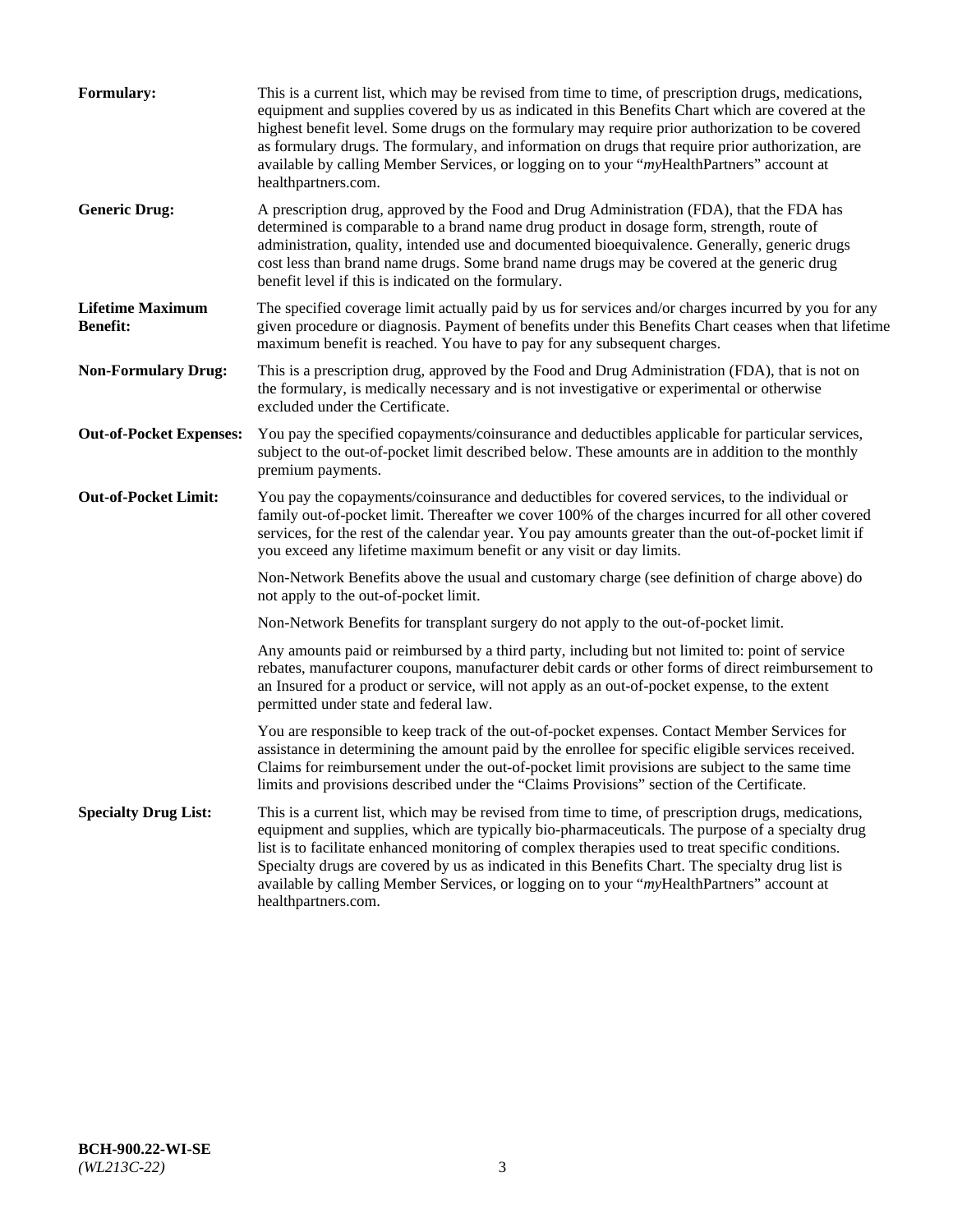#### **DEDUCTIBLES AND OUT-OF-POCKET LIMITS**

#### **Individual calendar year deductible**

| <b>Network Benefits</b> | <b>Non-Network Benefits</b> |
|-------------------------|-----------------------------|
| \$1,000                 | \$10,000                    |

#### **Family calendar year deductible**

| <b>Network Benefits</b> | <b>Non-Network Benefits</b> |
|-------------------------|-----------------------------|
| \$3,000                 | \$20,000                    |

Separate deductibles must be satisfied under the Network Benefits and Non-Network Benefits.

Your plan has an embedded deductible. This means once an Insured meets the individual deductible, the plan begins paying benefits for that person. If two or more members of the family meet the family deductible, the plan begins paying benefits for all members of the family, regardless of whether each Insured has met the individual deductible. However, an Insured may not contribute more than the individual deductible toward the family deductible.

Any amounts paid or reimbursed by a third party, including but not limited to: point of service rebates, manufacturer coupons, manufacturer debits cards or other forms of direct reimbursement to an Insured for a product or service, will not apply toward your deductible, to the extent permitted under state and federal law.

#### **Individual calendar year out-of-pocket limit**

| Network Benefits | <b>Non-Network Benefits</b> |
|------------------|-----------------------------|
| \$7,000          | \$30,000                    |

#### **Family calendar year out-of-pocket limit**

| <b>Network Benefits</b> | <b>Non-Network Benefits</b> |
|-------------------------|-----------------------------|
| \$14,000                | \$60,000                    |

Separate Out-of-Pocket Limits must be satisfied under Network Benefits and Non-Network Benefits.

Non-Network Benefits above the usual and customary charge will not apply to the individual or family Out-of-Pocket Limit.

Non-Network Benefits for transplant surgery do not apply to the Out-of-Pocket Limit.

Any amounts paid or reimbursed by a third party, including but not limited to: point of service rebates, manufacturer coupons, manufacturer debit cards or other forms of direct reimbursement to an Insured for a product or service, will not apply as an out-of-pocket expense, to the extent permitted under state and federal law.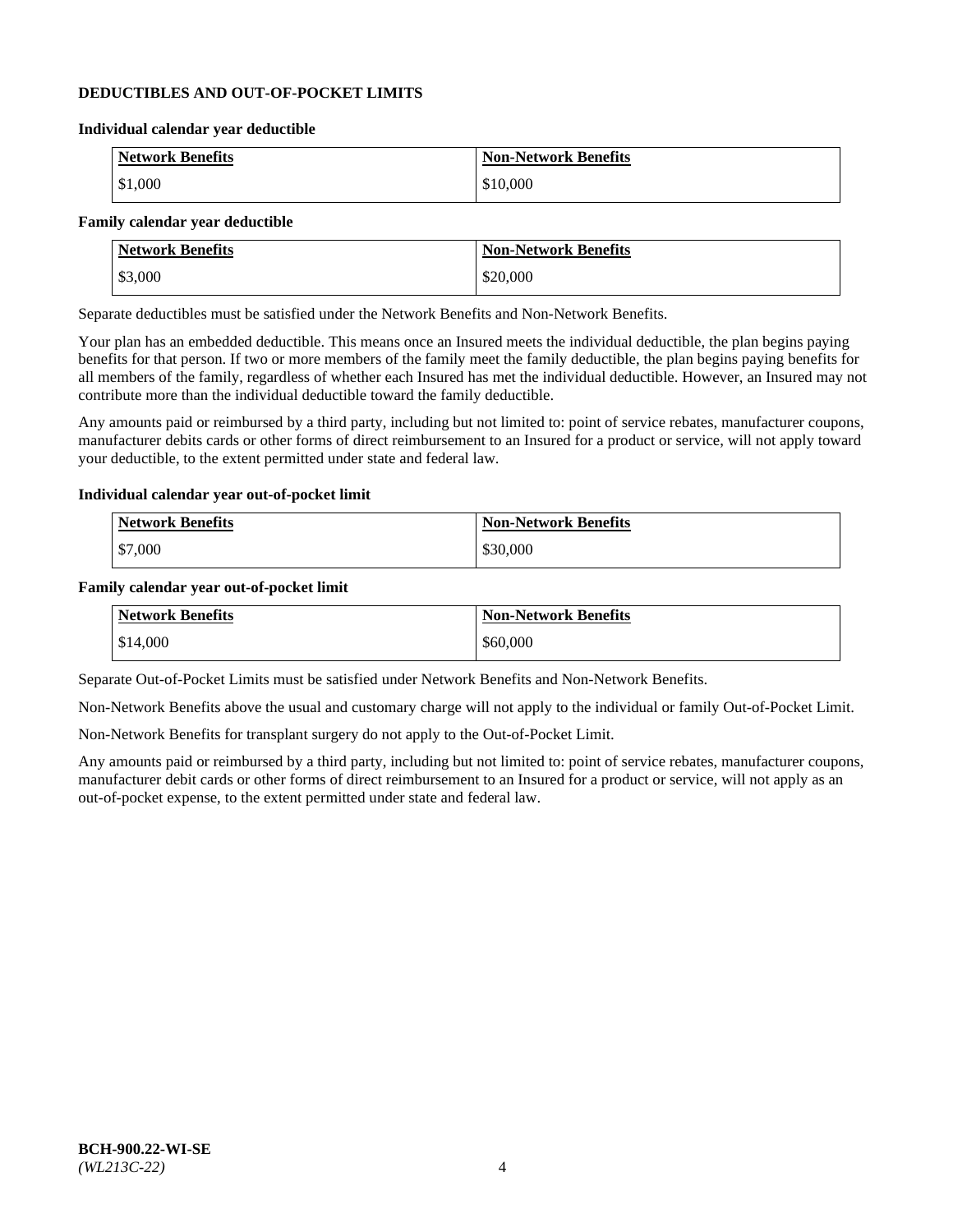# **AMBULANCE AND MEDICAL TRANSPORTATION**

#### **Covered Services:**

We cover ambulance and medical transportation for medical emergencies.

We also cover medically necessary, non-emergency transportation if it meets our medical coverage criteria. Covered services and supplies are based on established medical policies, which are subject to periodic review and modification by the medical directors. These medical policies (medical coverage criteria) and applicable prior authorization requirements are available by calling Member Services, or logging on to your "*my*HealthPartners" account a[t healthpartners.com.](https://www.healthpartners.com/hp/index.html)

| <b>Network Benefits</b>      | <b>Non-Network Benefits</b> |
|------------------------------|-----------------------------|
| 70% of the charges incurred. | See Network Benefits.       |

#### **Not Covered:**

See "Services Not Covered" in the Certificate.

# **AUTISM SERVICES**

## **Covered Services:**

We cover prior authorized evidence-based intensive-level and nonintensive-level treatment of autism spectrum disorders (autism disorder, Asperger's syndrome or pervasive development disorder not otherwise specified).

Covered services are based on established medical policies, which are subject to periodic review and modification by the medical directors. These medical policies (medical coverage criteria) are available by calling Member Services, or logging on to your "*my*HealthPartners" account at [healthpartners.com.](https://www.healthpartners.com/hp/index.html)

Your network provider will coordinate the prior authorization process for any autism treatment services. You may call Member Services at 952-883-5000 or toll-free at 855-813-3888 if you have any questions or concerns regarding the authorization process.

Please call Member Services at 952-883-5000 or toll-free at 855-813-3888 to request authorization for autism treatment services from a non-network provider.

**Intensive-level services** for children diagnosed with autism spectrum disorders. Intensive-level services must begin on or after 2 years of age and end before 9 years of age. Intensive-level services, on average, are services provided for more than 20 hours of treatment per week. (The average number of hours a week is calculated over a six-month period.)

| Network Benefits                         | <b>Non-Network Benefits</b>              |
|------------------------------------------|------------------------------------------|
| 70% of the charges incurred.             | 50% of the charges incurred.             |
| Limited to 240 visits per calendar year. | Limited to 240 visits per calendar year. |

The maximum number of visits is combined for Network Benefits and Non-Network Benefits. Visit limits are based on the minimum coverage amounts available at the time of publication. Additional visits may be available if required due to revised minimum coverage amounts being issued by the Office of the Commissioner of Insurance. See our medical coverage criteria for current visit limits.

#### **Intensive-level services lifetime maximum benefit**

| Network Benefits                                                     | <b>Non-Network Benefits</b>                                          |
|----------------------------------------------------------------------|----------------------------------------------------------------------|
| 4 years of cumulative services under this plan or any<br>other plan. | 4 years of cumulative services under this plan or any<br>other plan. |

The Lifetime Maximum Benefit is combined for Network Benefits and Non-Network Benefits.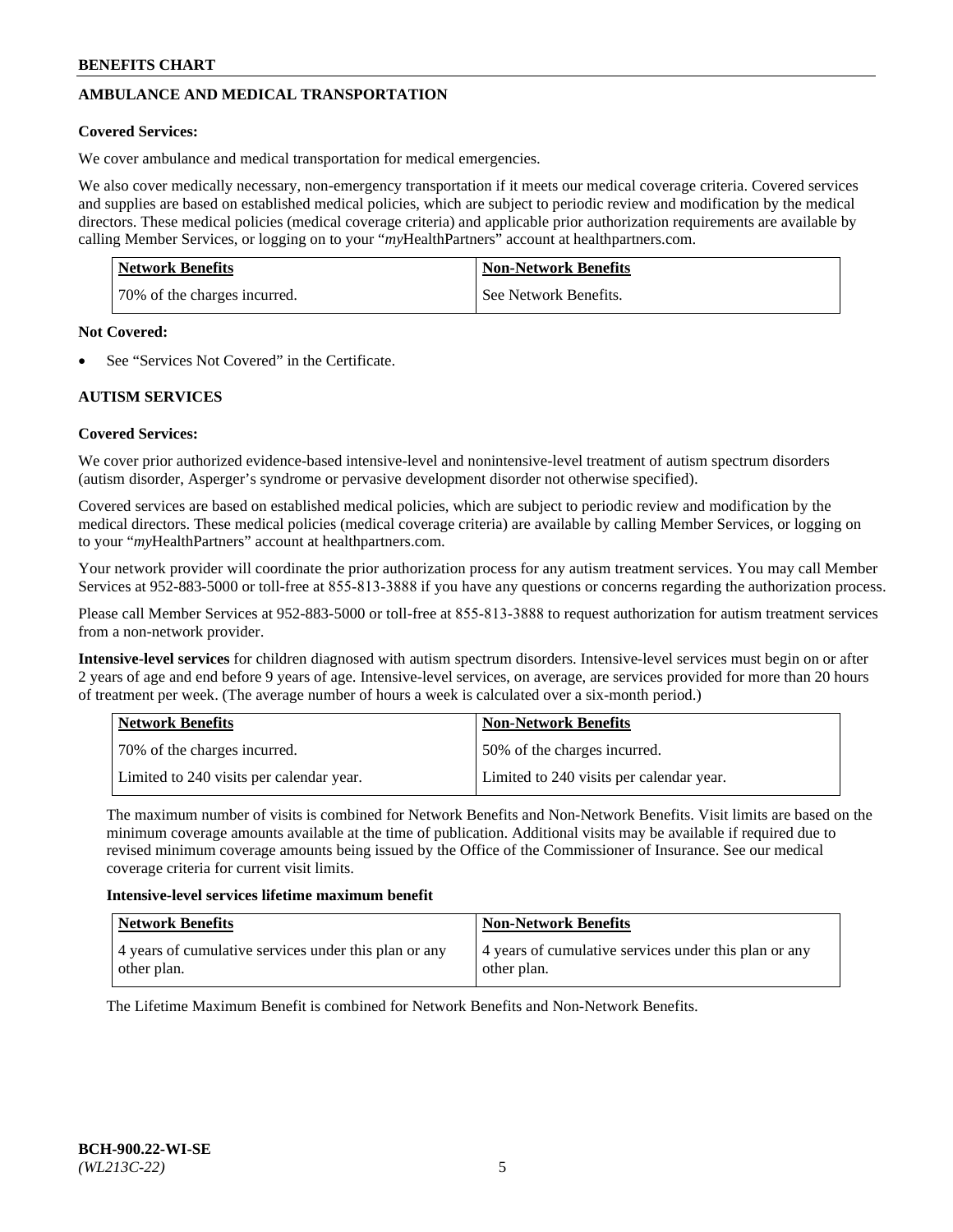**Nonintensive-level services** for Insureds diagnosed with autism spectrum disorders

| Network Benefits                         | <b>Non-Network Benefits</b>              |
|------------------------------------------|------------------------------------------|
| 70% of the charges incurred.             | 50% of the charges incurred.             |
| Limited to 120 visits per calendar year. | Limited to 120 visits per calendar year. |

The maximum number of visits is combined for Network Benefits and Non-Network Benefits. Visit limits are based on the minimum coverage amounts available at the time of publication. Additional visits may be available if required due to revised minimum coverage amounts being issued by the Office of the Commissioner of Insurance. See our medical coverage criteria for current visit limits.

## **Not Covered:**

See "Services Not Covered" in the Certificate.

# **BEHAVIORAL HEALTH SERVICES**

## **Covered Services:**

Covered services are based on established medical policies, which are subject to periodic review and modification by the medical directors. These medical policies (medical coverage criteria) are available by calling Member Services, or logging on to your "*my*HealthPartners" account at [healthpartners.com.](https://www.healthpartners.com/hp/index.html)

**Transitional treatment services:** These are services for the treatment of nervous or mental disorders and substance use disorders which are provided to an Insured in a less restrictive manner than are inpatient hospital services but in a more intensive manner than are outpatient services. Transitional treatment services are services offered by a provider, and certified by the Wisconsin Department of Health Services for each of the following (except the last bulleted item):

- Mental health services for covered adults in a day treatment program.
- Mental health services for covered children in a day hospital treatment program.
- Services for persons with chronic mental illness provided through a community support program.
- Residential treatment programs for covered persons with substance use disorder.
- Substance use disorder services in a day treatment program.
- Services for persons who are experiencing a mental health crisis or who are in a situation likely to turn into a mental health crisis if support is not provided.
- Intensive outpatient programs for the treatment of psychoactive substance use disorders provided in accordance with the patient placement criteria of the American Society of Addiction Medicine.

## **Mental health services**

We cover services for mental health diagnoses as described in the Diagnostic and Statistical Manual of Mental Disorders – Fifth Edition (DSM 5) (most recent edition).

We provide coverage for mental health treatment ordered by a Wisconsin court under a valid court order that is issued on the basis of a behavioral care evaluation performed by a licensed psychiatrist or doctoral level licensed psychologist, which includes a diagnosis and an individual treatment plan for care in the most appropriate, least restrictive environment. We must be given a copy of the court order and the behavioral care evaluation, and the service must be a covered benefit under this plan, and the service must be provided by a network provider, or other provider as required by law.

**Outpatient services:** We cover medically necessary outpatient professional mental health services for evaluation, crisis intervention, and treatment of mental health disorders.

A comprehensive diagnostic assessment will be used as the basis for a determination by a mental health professional, concerning the appropriate treatment and the extent of services required.

Outpatient services we cover for a diagnosed mental health condition include the following:

- Individual, group, family and multi-family therapy.
- Medication management provided by a physician, certified nurse practitioner, or physician's assistant.
- Psychological testing services for the purposes of determining the differential diagnoses and treatment planning for patients currently receiving behavioral health services.
- Partial hospitalization services in a licensed hospital or community mental health center.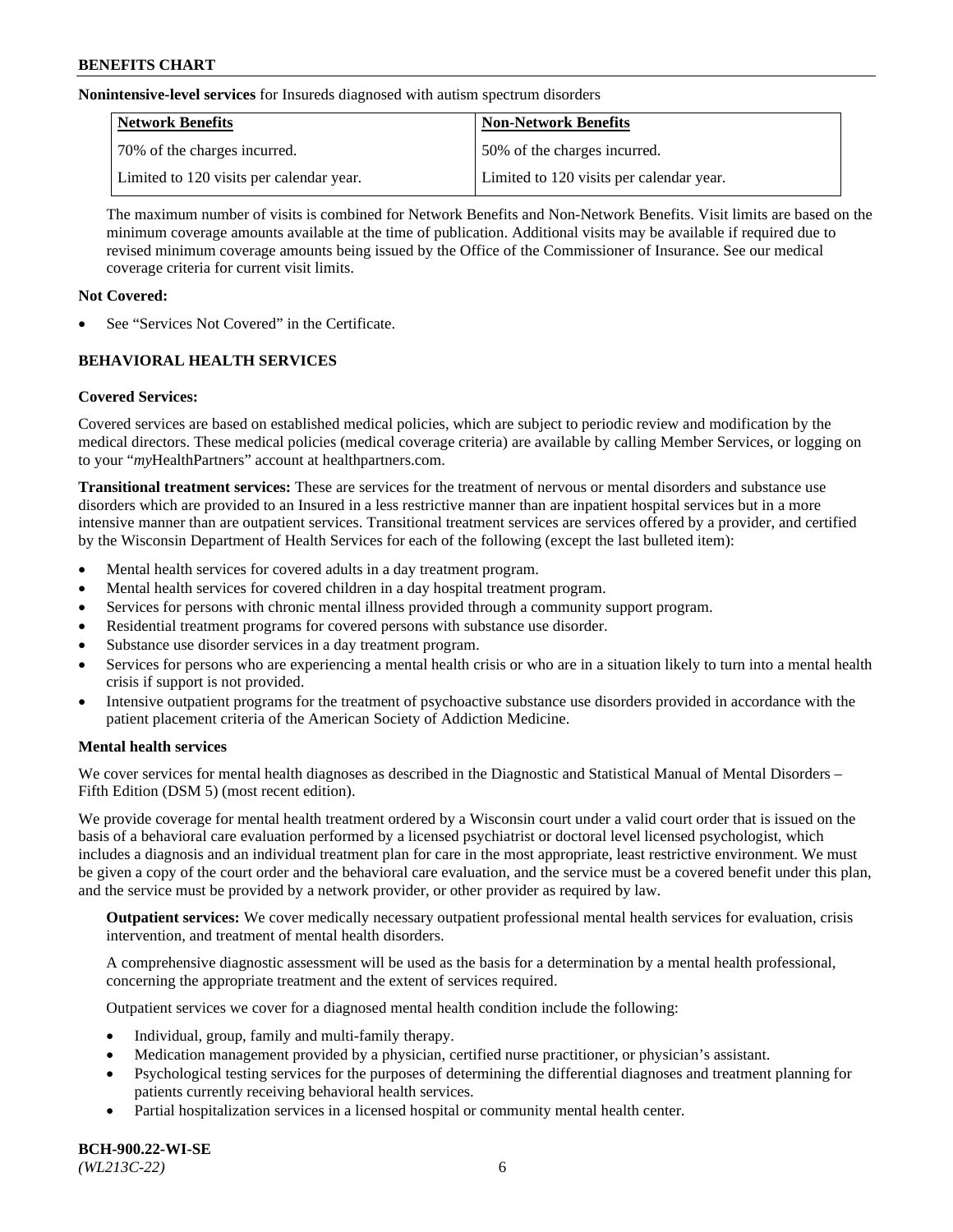- Psychotherapy and nursing services provided in the home if authorized by us.
- Treatment for gender dysphoria.

| <b>Network Benefits</b>                                                                                                                                                                                                                                                                   | <b>Non-Network Benefits</b>  |
|-------------------------------------------------------------------------------------------------------------------------------------------------------------------------------------------------------------------------------------------------------------------------------------------|------------------------------|
| 70% of the charges incurred.                                                                                                                                                                                                                                                              | 50% of the charges incurred. |
| <b>First three visits</b>                                                                                                                                                                                                                                                                 |                              |
| The first three mental health and substance use disorder<br>treatment visits, urgent care visits, office visits,<br>convenience clinic visits, telephone visits and E-visits<br>(other than Virtuwell) combined in a calendar year are<br>covered at 100%, not subject to the deductible. |                              |
| Physician services are included; however, charges for<br>day treatment services, group visits, office procedures,<br>laboratory, radiology and other ancillary services are<br>not included and will be subject to the deductible and<br>coinsurance and/or copayment.                    |                              |

## **Group therapy**

| Network Benefits             | <b>Non-Network Benefits</b>  |
|------------------------------|------------------------------|
| 70% of the charges incurred. | 50% of the charges incurred. |

#### **Inpatient services, including mental health residential treatment services:** We cover the following:

- Medically necessary inpatient services in a hospital and professional services for treatment of mental health disorders. Medical stabilization is covered under inpatient hospital services in the "Hospital and Skilled Nursing Facility Services" section.
- Medically necessary mental health residential treatment services. This care must be authorized by us and provided by a hospital or residential behavioral health treatment facility licensed by the local state or Department of Health and Human Services. Services not covered under this benefit include halfway houses, group homes, extended care facilities, shelter services, correctional services, detention services, transitional services, group residential services, foster care services and wilderness programs.

| Network Benefits             | <b>Non-Network Benefits</b>  |
|------------------------------|------------------------------|
| 70% of the charges incurred. | 50% of the charges incurred. |

**Transitional treatment services:** We cover transitional treatment services described above for treatment of mental and nervous disorders.

| Network Benefits             | <b>Non-Network Benefits</b>  |
|------------------------------|------------------------------|
| 70% of the charges incurred. | 50% of the charges incurred. |

#### **Substance use disorder treatment services**

We cover medically necessary services for assessments by a licensed alcohol and drug counselor and treatment of substance use disorders as defined in the latest edition of the DSM 5.

**Outpatient services:** We cover medically necessary outpatient professional services for diagnosis and treatment of substance use disorders. Substance use disorder treatment services must be provided by a program licensed by the local Department of Health Services.Outpatient services we cover for a diagnosed substance use disorder include the following: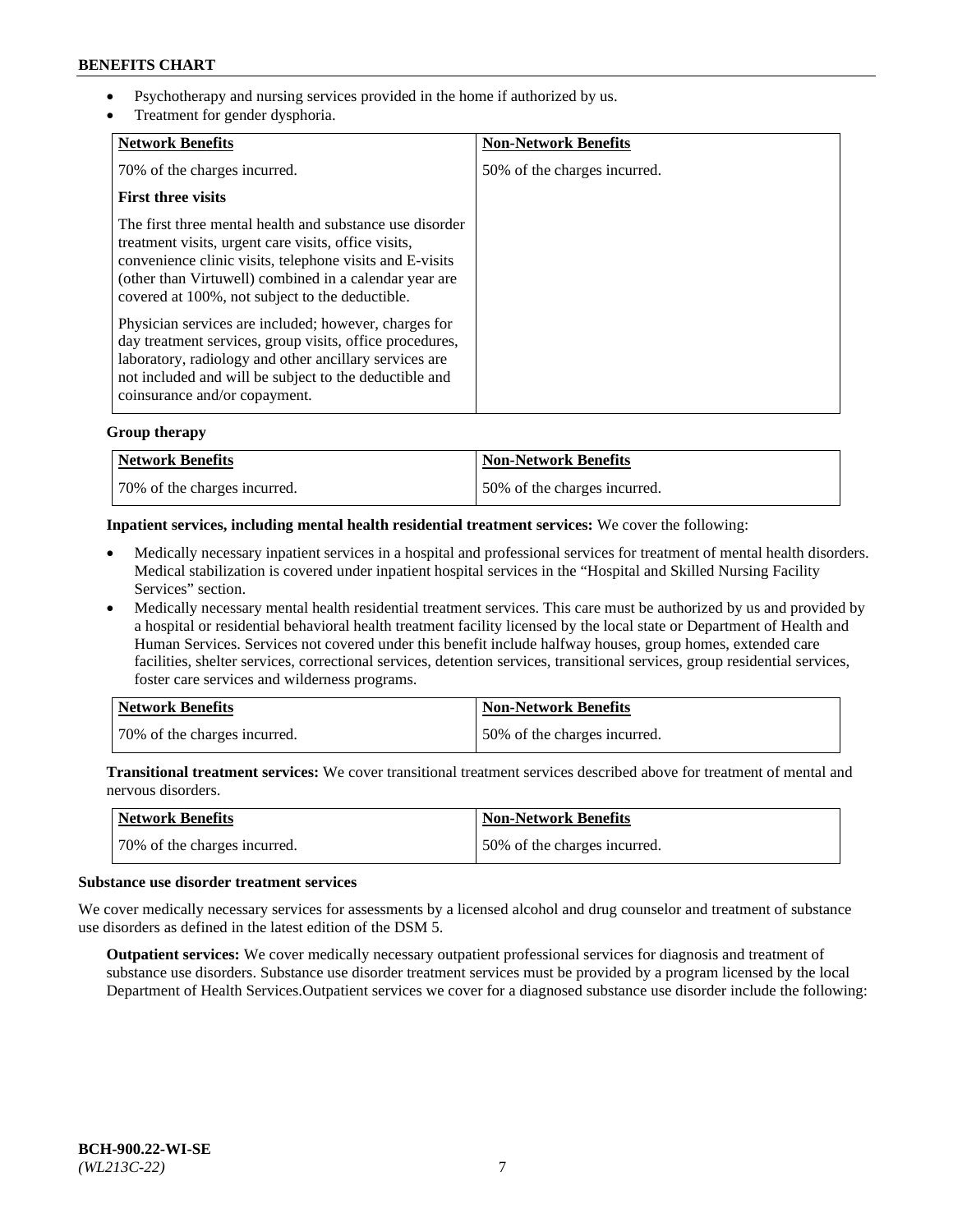- Individual, group, family, and multi-family therapy provided in an office setting.
- Opiate replacement therapy including methadone and buprenorphine treatment.

| <b>Network Benefits</b>                                                                                                                                                                                                                                                                   | <b>Non-Network Benefits</b>  |
|-------------------------------------------------------------------------------------------------------------------------------------------------------------------------------------------------------------------------------------------------------------------------------------------|------------------------------|
| 70% of the charges incurred.                                                                                                                                                                                                                                                              | 50% of the charges incurred. |
| <b>First three visits</b>                                                                                                                                                                                                                                                                 |                              |
| The first three mental health and substance use disorder<br>treatment visits, urgent care visits, office visits,<br>convenience clinic visits, telephone visits and E-visits<br>(other than Virtuwell) combined in a calendar year are<br>covered at 100%, not subject to the deductible. |                              |
| Physician services are included; however, charges for<br>day treatment services, group visits, office procedures,<br>laboratory, radiology and other ancillary services are<br>not included and will be subject to the deductible and<br>coinsurance and/or copayment.                    |                              |

**Inpatient services:** We cover the following:

- Medically necessary inpatient services in a hospital or a licensed residential primary treatment center.
- Services provided in a hospital that is licensed by the local state and accredited by Medicare.
- Detoxification services in a hospital or community detoxification facility if it is licensed by the local Department of Health Services.

| <b>Network Benefits</b>      | <b>Non-Network Benefits</b>  |
|------------------------------|------------------------------|
| 70% of the charges incurred. | 50% of the charges incurred. |

**Transitional treatment services:** We cover transitional treatment services described above for treatment of substance use disorders.

| Network Benefits             | <b>Non-Network Benefits</b>  |
|------------------------------|------------------------------|
| 70% of the charges incurred. | 50% of the charges incurred. |

**Out-of-area services for Wisconsin students:** If a dependent child is a student in a school located in Wisconsin, but outside of our service area, we cover mental health and substance use disorder services as required under Wisconsin Statute 609.655.

- The student may have a clinical assessment from a local, non-network mental health or substance use disorder treatment provider at the network benefit level when prior authorized by us.
- If outpatient services are recommended in the clinical assessment, five outpatient visits from a non-network provider will be covered at the network benefit level.
- Our Medical Director will determine the need for continuing treatment by the non-network provider; additional visits may be approved.
- Coverage for the outpatient services will not be provided if the recommended treatment would keep the student from attending school on a regular basis or if the student is no longer attending the school full-time.

This benefit is subject to the limitations shown in this "Behavioral Health Services" section.

| Network Benefits             | <b>Non-Network Benefits</b> |
|------------------------------|-----------------------------|
| 70% of the charges incurred. | Not applicable.             |

A dependent child enrolled in a school outside of the state of Wisconsin is not eligible for this benefit.

# **Not Covered:**

See "Services Not Covered" in the Certificate.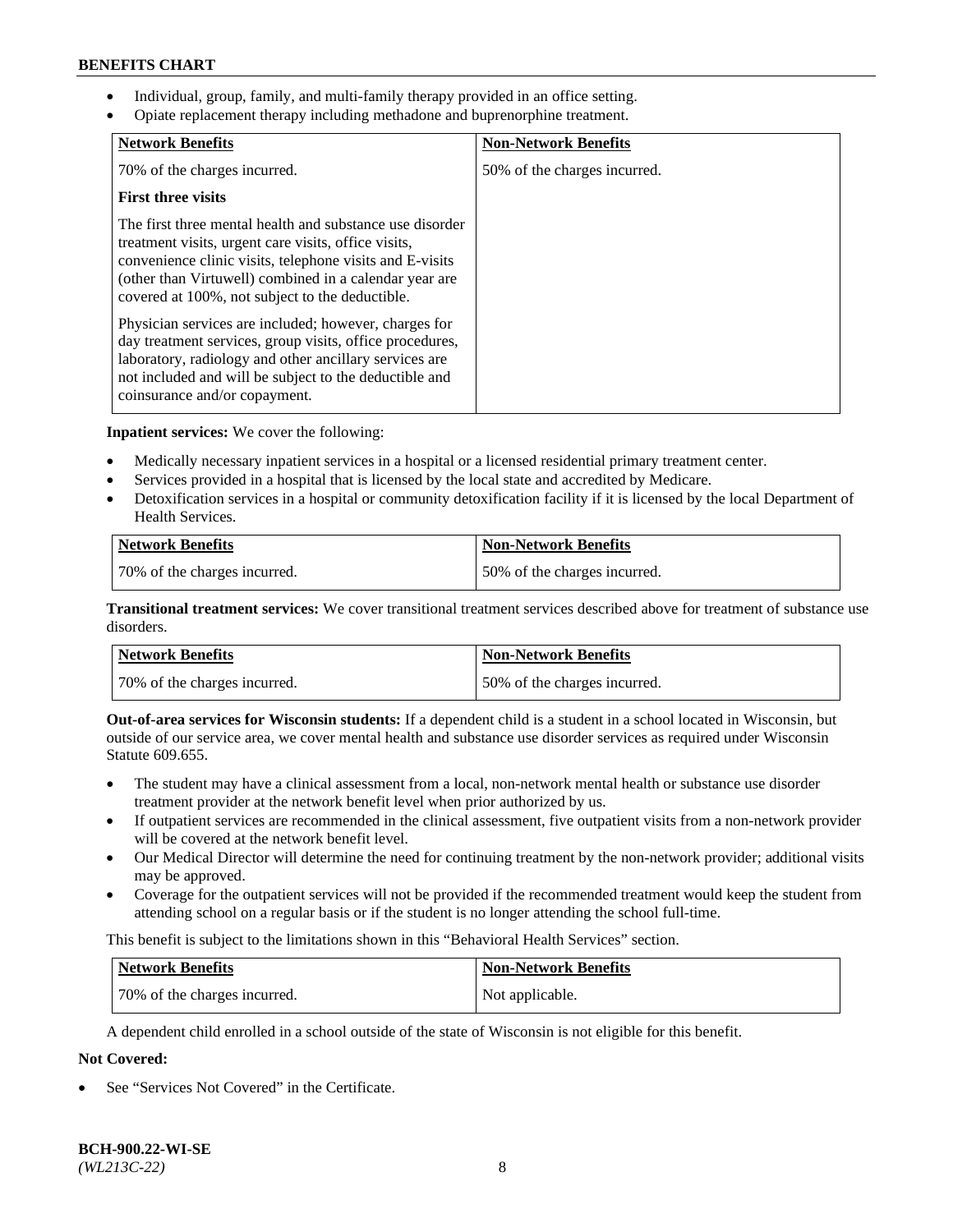# **CHIROPRACTIC SERVICES**

#### **Covered Services:**

We cover chiropractic services for rehabilitative care. Chiropractic services are adjustments to any abnormal articulations of the human body, especially those of the spinal column, for the purpose of giving freedom of action to impinged nerves that may cause pain or deranged function.

Massage therapy which is performed in conjunction with other treatment/modalities by a chiropractor, is part of a prescribed treatment plan and is not billed separately is covered.

| <b>Network Benefits</b>      | Non-Network Benefits         |
|------------------------------|------------------------------|
| 70% of the charges incurred. | 50% of the charges incurred. |

#### **Not Covered:**

- Massage therapy for the purpose of comfort or convenience of the Insured.
- See "Services Not Covered" in the Certificate.

# **CLINICAL TRIALS**

## **Covered Services:**

We cover certain routine services if you participate in a Phase I, Phase II, Phase III or Phase IV approved clinical trial that is conducted in relation to the prevention, detection, or treatment of cancer or other life-threatening disease or condition as defined in the Affordable Care Act. Approved clinical trials include (1) federally funded trials when the study or investigation is approved or funded by any of the federal agencies defined in the Public Health Services Act, section 2709 (d) (1) (A); (2) the study or investigation is conducted under an investigational new drug application reviewed by the Food and Drug Administration; and (3) the study or investigation is a drug trial that is exempt from having such an investigational new drug application. We cover routine patient costs for services that would be eligible under the Certificate and this Benefits Chart if the service were provided outside of a clinical trial.

| <b>Network Benefits</b>                                 | <b>Non-Network Benefits</b>                           |
|---------------------------------------------------------|-------------------------------------------------------|
| Coverage level is same as corresponding Network         | Coverage level is same as corresponding               |
| Benefits, depending on type of service provided such as | Non-Network Benefits, depending on type of service    |
| Office Visits for Illness or Injury, Inpatient or       | provided such as Office Visits for Illness or Injury, |
| <b>Outpatient Hospital Services.</b>                    | Inpatient or Outpatient Hospital Services.            |

## **Not Covered:**

- The investigative or experimental item, device or service itself.
- Items or services that are provided solely to satisfy data collection and analysis needs and that are not used in the direct clinical management of the patient.
- A service that is clearly inconsistent with widely accepted and established standards of care for a particular diagnosis.
- See "Services Not Covered" in the Certificate.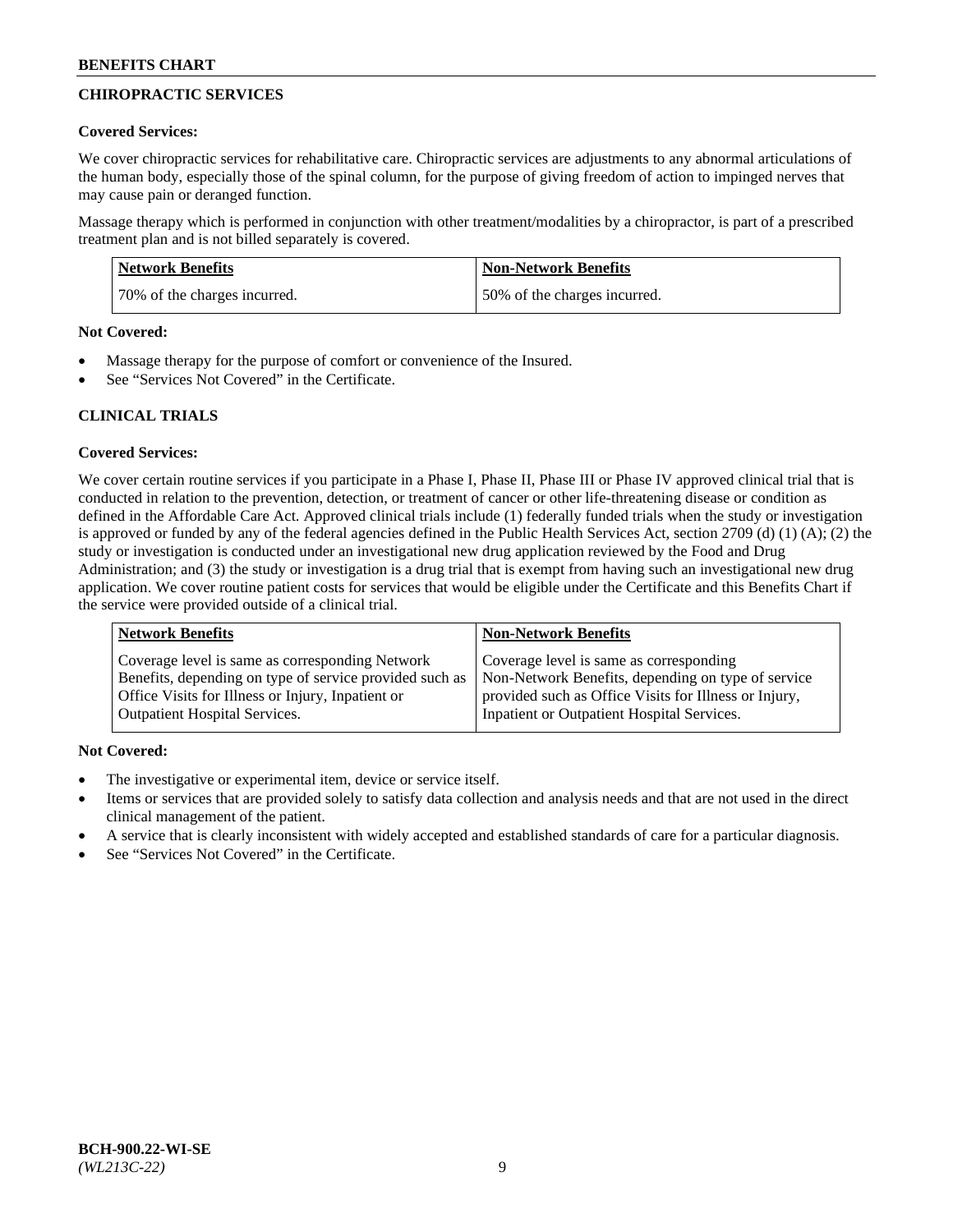# **DENTAL SERVICES**

## **Covered Services:**

We cover services as described below.

**Accidental dental services:** We cover dentally necessary services to treat and restore damage done to sound, natural, unrestored teeth as a result of an accidental injury. Coverage is for damage caused by external trauma to face and mouth only, not for cracked or broken teeth, which result from biting or chewing. We cover restorations, root canals, crowns and replacement of teeth lost that are directly related to the accident in which the Insured was involved. We cover initial exam, x-rays and palliative treatment including extractions, and other oral surgical procedures directly related to the accident. Subsequent treatment must be initiated within the specified time-frame and must be directly related to the accident. We do not cover restoration and replacement of teeth that are not "sound and natural" at the time of the accident.

Full mouth rehabilitations to correct occlusion (bite) and malocclusion (misaligned teeth not due to the accident) are not covered.

When an implant-supported dental prosthetic treatment is pursued, the accidental dental benefit will be applied to the prosthetic procedure. Benefits are limited to the amount that would be paid toward the placement of a removable dental prosthetic appliance that could be used in the absence of implant treatment. Care must be provided or pre-authorized by a HealthPartners dentist.

| <b>Network Benefits</b>       | <b>Non-Network Benefits</b>  |
|-------------------------------|------------------------------|
| 170% of the charges incurred. | 50% of the charges incurred. |

For all accidental dental services, treatment and/or restoration must be initiated within six months of the date of the injury. Coverage is limited to the initial course of treatment and/or initial restoration. Services must be provided within 24 months of the date of injury to be covered.

#### **Medical referral dental services**

**Medically necessary outpatient dental services:** We cover medically necessary outpatient dental services. Coverage is limited to dental services required for treatment of an underlying medical condition, e.g., removal of teeth to complete radiation treatment for cancer of the jaw, cysts and lesions.

| Network Benefits             | <b>Non-Network Benefits</b>  |
|------------------------------|------------------------------|
| 70% of the charges incurred. | 50% of the charges incurred. |

**Medically necessary hospitalization and anesthesia for dental care:** We cover medically necessary hospitalization for dental care. This is limited to charges incurred by an Insured who: (1) is a child under age  $5$ ; (2) is severely disabled; (3) has a medical condition, and requires hospitalization or general anesthesia for dental care treatment; or (4) is a child between ages 5 and 12 and care in dental offices has been attempted unsuccessfully and usual methods of behavior modification have not been successful, or when extensive amounts of restorative care, exceeding four appointments, are required. Coverage is limited to facility and anesthesia charges. Oral surgeon/dentist professional fees are not covered. The following are examples, though not all-inclusive, of medical conditions which may require hospitalization for dental services: severe asthma, severe airway obstruction or hemophilia. Hospitalization required due to the behavior of the Insured or due to the extent of the dental procedure is not covered.

| Network Benefits             | <b>Non-Network Benefits</b>  |
|------------------------------|------------------------------|
| 70% of the charges incurred. | 50% of the charges incurred. |

**Medical complications of dental care:** We cover medical complications of dental care. Treatment must be medically necessary care and related to medical complications of non-covered dental care, including complications of the head, neck, or substructures.

| Network Benefits             | <b>Non-Network Benefits</b>  |
|------------------------------|------------------------------|
| 70% of the charges incurred. | 50% of the charges incurred. |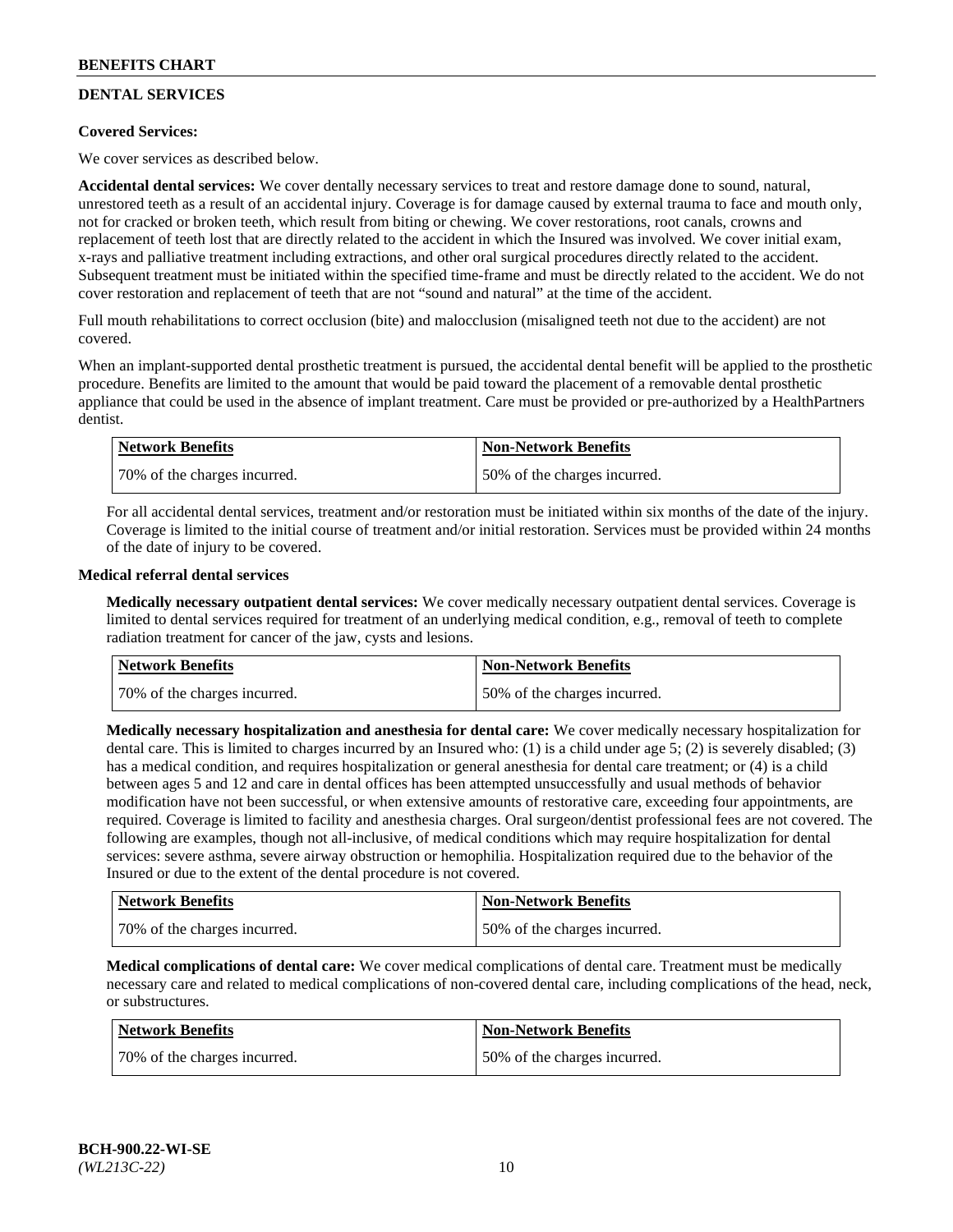**Oral surgery:** We cover oral surgery. Coverage is limited to treatment of medical conditions requiring oral surgery, such as treatment of oral neoplasm, non-dental cysts, fracture of the jaws, trauma of the mouth and jaws, and any other oral surgery procedures provided as medically necessary dental services.

| <b>Network Benefits</b>      | <b>Non-Network Benefits</b>  |
|------------------------------|------------------------------|
| 70% of the charges incurred. | 50% of the charges incurred. |

**Treatment of cleft lip and cleft palate:** We cover treatment of cleft lip and cleft palate of a dependent child, including orthodontic treatment and oral surgery directly related to the cleft. Dental services which are not required for the treatment of cleft lip or cleft palate are not covered. If a dependent child covered under the Certificate and Benefits Chart is also covered under a dental plan which includes orthodontic services, that dental plan shall be considered primary for the necessary orthodontic services. Oral appliances are subject to the same copayment, conditions and limitations as durable medical equipment.

| <b>Network Benefits</b>                               | <b>Non-Network Benefits</b>                            |
|-------------------------------------------------------|--------------------------------------------------------|
| Coverage level is same as corresponding Network       | Coverage level is same as corresponding                |
| Benefits, depending on type of service provided, such | Non-Network Benefits, depending on type of service     |
| as Office Visits for Illness or Injury, Inpatient or  | provided, such as Office Visits for Illness or Injury, |
| <b>Outpatient Hospital Services.</b>                  | Inpatient or Outpatient Hospital Services.             |

**Treatment of temporomandibular disorder (TMD) and craniomandibular disorder (CMD):** We cover diagnostic procedures, surgical treatment and non-surgical treatment (including intraoral splint therapy devices) for temporomandibular disorder (TMD) and craniomandibular disorder (CMD), which is medically necessary care. Dental services which are not required to directly treat TMD or CMD are not covered.

| <b>Network Benefits</b>      | <b>Non-Network Benefits</b>  |
|------------------------------|------------------------------|
| 70% of the charges incurred. | 50% of the charges incurred. |

#### **Not Covered:**

- Dental treatment, procedures or services not listed in this Benefits Chart.
- Accident-related dental services if treatment is: (1) provided to teeth which are not sound and natural; (2) to teeth which have been restored; (3) initiated beyond six months from the date of the injury; (4) received beyond the initial treatment or restoration; or (5) received beyond 24 months from the date of injury.
- Oral surgery to remove wisdom teeth.
- Orthognathic treatment or procedures and all related services.
- See "Services Not Covered" in the Certificate.

# **DIABETES AND HYPERTENSION DISEASE MANAGEMENT PROGRAM**

## **Covered Services:**

If you meet criteria for coverage, you may qualify for the Diabetes and/or Hypertension Disease Management Program.

The program covers group health coaching which focuses on weight loss, exercise, behavior modification and health education through Omada Health.

| <b>Network Benefits</b>                                     | <b>Non-Network Benefits</b> |
|-------------------------------------------------------------|-----------------------------|
| 100% of the charges incurred.<br>Deductible does not apply. | Not applicable.             |

## **Not Covered:**

See "Services Not Covered" in the Certificate.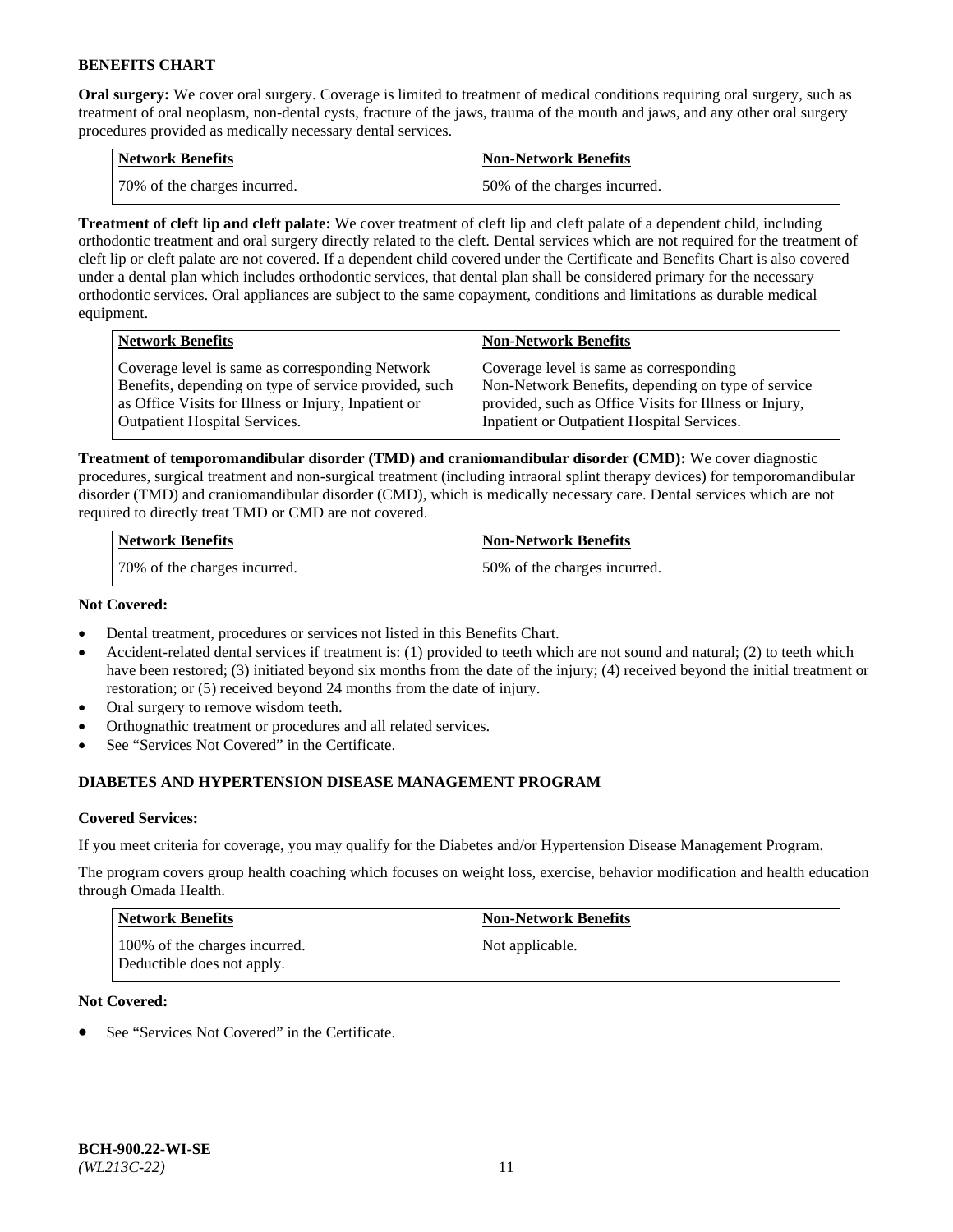# **DIABETIC EQUIPMENT AND SUPPLIES**

#### **Covered Services:**

We cover physician prescribed medically appropriate and necessary drugs and supplies used in the management and treatment of diabetes for Insureds with gestational, Type I or Type II diabetes including durable diabetic equipment and disposable supplies, as described below.

Certain items are only covered if your condition meets our coverage criteria and obtained through an authorized vendor. For more information on what we cover and any prior authorization requirements, call Member Services or log on to your "*my*HealthPartners" account at [healthpartners.com.](http://www.healthpartners.com/)

Insulin and medications for diabetes are covered as outpatient drugs under the "Prescription Drug Services" section.

**Pumps and pump supplies.** These include diabetic insulin pumps, diabetic infusion pumps and infusion pump supplies such as infusion sets, tubing, connectors and syringe reservoirs.

| <b>Network Benefits</b>                                                                     | <b>Non-Network Benefits</b>  |
|---------------------------------------------------------------------------------------------|------------------------------|
| Pumps received at a pharmacy:<br>70% of the charges incurred.<br>Deductible does not apply. | 50% of the charges incurred. |
| Pumps received from a non-pharmacy<br>approved vendor:<br>70% of the charges incurred.      |                              |

#### **All other durable equipment and diabetic supplies**

Durable Diabetic Equipment and Supplies. These include continuous glucose monitoring system (CGMS), transmitter, sensors and receivers, diabetic blood glucose monitors and control/calibrating solutions (for checking accuracy or testing equipment and test strips).

Disposable Diabetic Supplies. These are one-time use supplies, including syringes, lancets, lancet devices, blood and urine ketone test strips, and needles.

Certain diabetic supplies and equipment must be purchased at a pharmacy.

| <b>Network Benefits</b>                                                                                              | <b>Non-Network Benefits</b>  |
|----------------------------------------------------------------------------------------------------------------------|------------------------------|
| If received through a pharmacy:<br>70% of the charges incurred.<br>Deductible does not apply.                        | 50% of the charges incurred. |
| If received through a non-pharmacy provider:<br>70% of the charges incurred if purchased from an<br>approved vendor. |                              |

#### **Limitations:**

- No more than a 93-day supply of diabetic supplies are covered and dispensed at a time.
- We require that certain diabetic supplies and equipment be purchased at a pharmacy.
- Diabetic supplies and equipment are limited to certain models and brands.
- Durable medical equipment and supplies must be obtained from or repaired by approved vendors.
- Covered services and supplies are based on established medical policies which are subject to periodic review and modification by the medical directors. Our coverage policy for diabetic supplies includes information on our required models and brands. These medical policies (medical coverage criteria) are available by calling Member Services, or logging on to your "myHealthPartners" account at [healthpartners.com.](http://www.healthpartners.com/)

#### **Not Covered:**

- Replacement or repair of any covered items, if the items are (i) damaged or destroyed by misuse, abuse or carelessness, (ii) lost; or (iii) stolen.
- Duplicate or similar items.
- Labor and related charges for repair of any covered items which are more than the cost of replacement by an approved vendor.

**BCH-900.22-WI-SE**  *(WL213C-22)* 12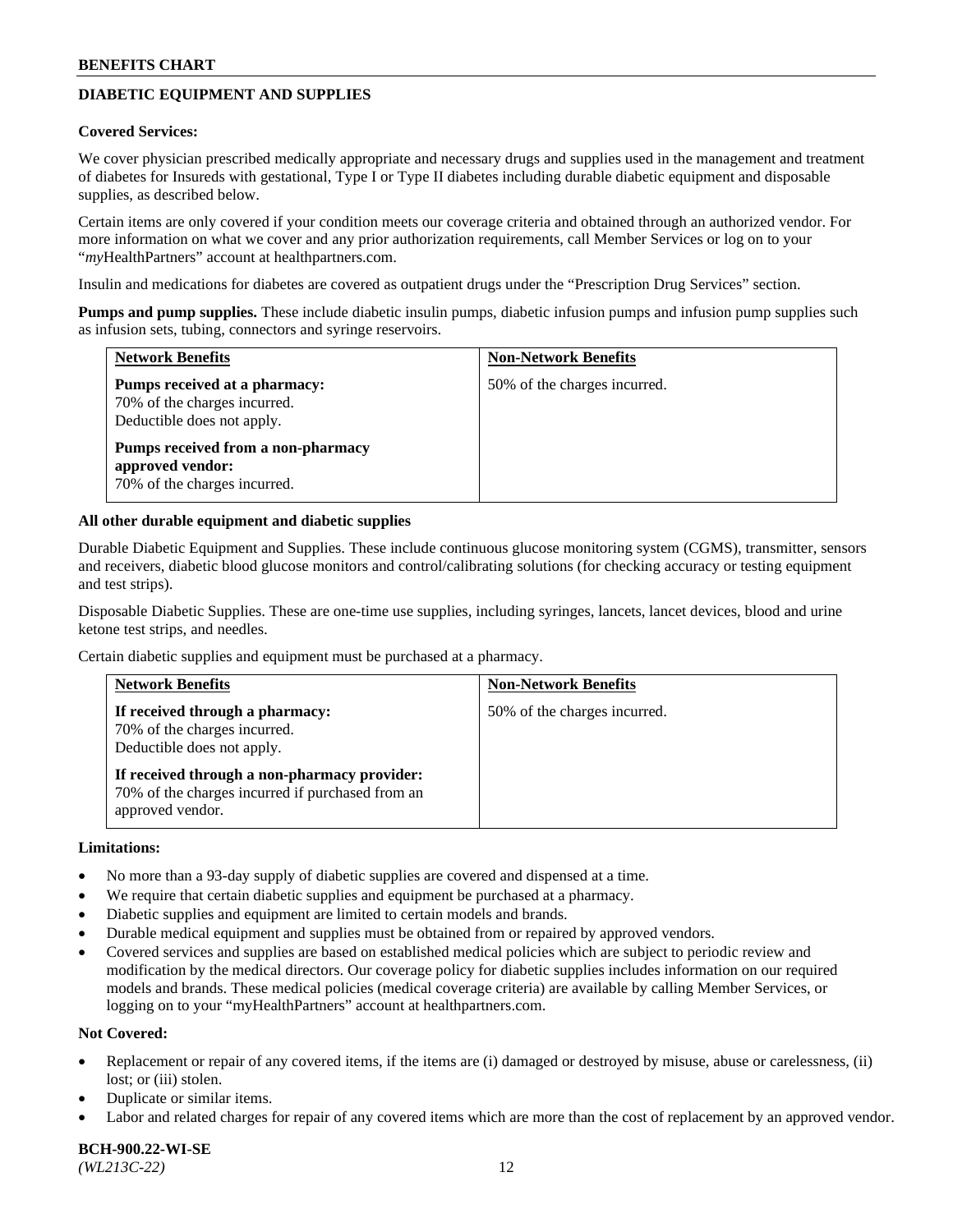- Batteries for monitors and equipment.
- Sales tax, mailing, delivery charges, service call charges.
- See "Services Not Covered" in the Certificate.

# **DIAGNOSTIC IMAGING SERVICES**

#### **Covered Services:**

We cover diagnostic imaging, when ordered by a provider and provided in a clinic or outpatient hospital facility.

For Network Benefits, non-emergent, scheduled outpatient Magnetic Resonance Imaging (MRI) and Computed Tomography (CT) must be provided at a designated facility. Your physician or facility will obtain or verify prior authorization for these services, as needed.

We cover services provided in a clinic or outpatient hospital facility. To see the benefit level for inpatient hospital or skilled nursing facility services, see benefits under "Inpatient Hospital and Skilled Nursing Facility Services".

#### **Outpatient magnetic resonance imaging (MRI) and computed tomography (CT)**

| <b>Network Benefits</b>      | <b>Non-Network Benefits</b>  |
|------------------------------|------------------------------|
| 70% of the charges incurred. | 50% of the charges incurred. |

#### **All other outpatient diagnostic imaging services**

#### **Services for illness or injury**

| Network Benefits             | <b>Non-Network Benefits</b>  |
|------------------------------|------------------------------|
| 70% of the charges incurred. | 50% of the charges incurred. |

#### **Preventive services (MRI/CT procedures are not considered preventive)**

Diagnostic imaging services associated with preventive services are covered at the benefit level shown in the "Preventive Services" section of this Benefits Chart.

#### **Not Covered:**

See "Services Not Covered" in the Certificate.

# **DURABLE MEDICAL EQUIPMENT, PROSTHETICS, ORTHOTICS AND SUPPLIES**

#### **Covered Services:**

We cover equipment and services, as described below.

We cover durable medical equipment and services, prosthetics, orthotics and supplies, subject to the limitations below, including certain disposable supplies and enteral feedings.

We cover external hearing aids, cochlear implants, and related treatment prescribed by a physician or by a licensed audiologist for Insureds under 18 years of age who have hearing loss.

We also cover basic hearing aids for Insureds age 18 or older for the correction of a hearing impairment.

Osseointegrated or bone-anchored hearing aids are only covered for Insureds who have hearing loss that is not correctable by any other procedure.

Hearing aids are limited to one basic, standard hearing aid for each ear every three years.

A basic hearing aid is defined as a hearing device that consists of a microphone, amplifier, volume control, battery and receiver, which is up to date using the latest technology. It does not include upgrades above and beyond the functionality of a basic hearing aid, including, but not limited to, hearing improvements for group settings, background noise, Bluetooth/remote control functionality, or extended warranties. Charges for upgrades above the cost of a basic, standard hearing aid are not covered.

Diabetic equipment and supplies are covered under the "Diabetic Equipment and Supplies" section.

**BCH-900.22-WI-SE**  *(WL213C-22)* 13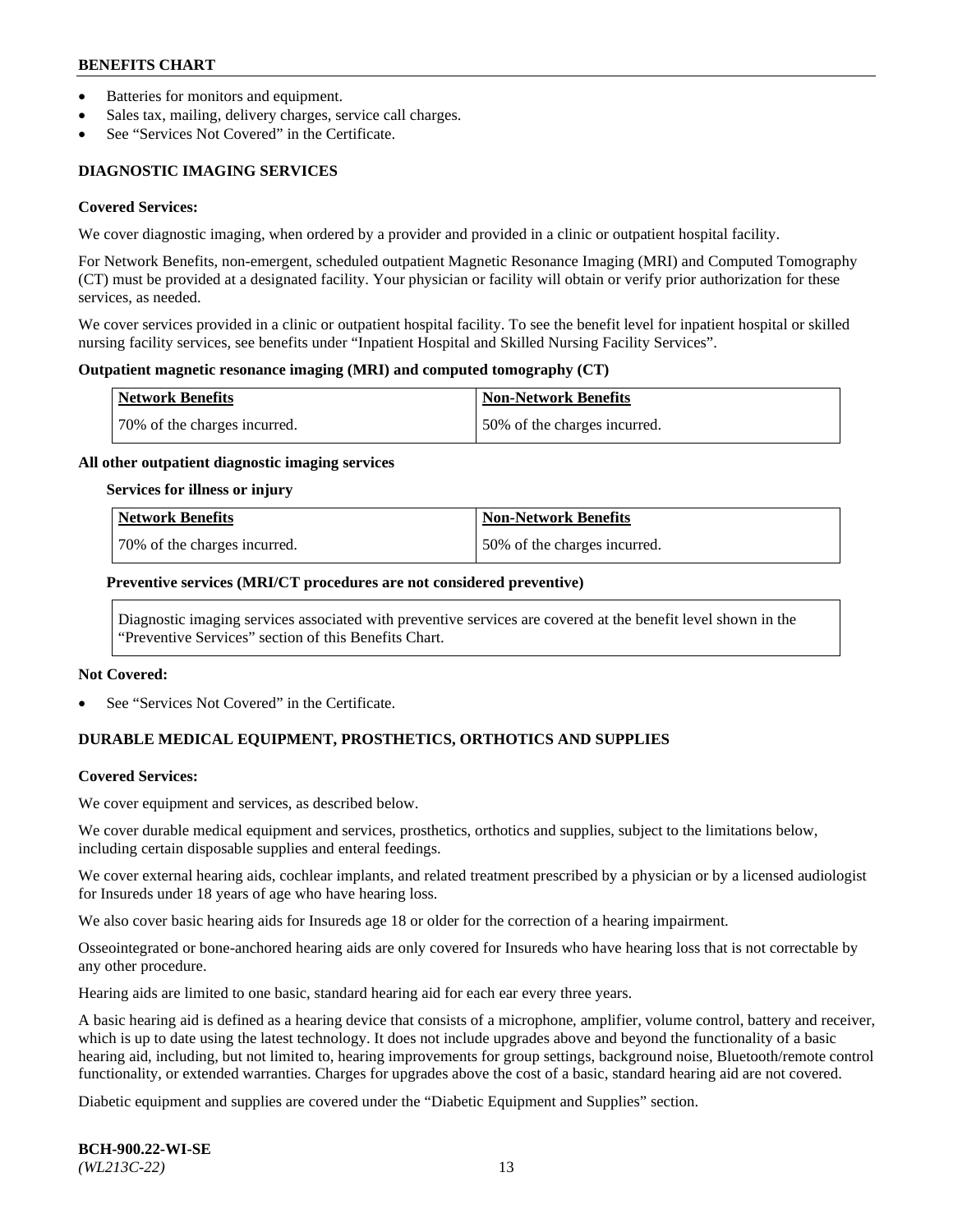#### **Special dietary treatment for phenylketonuria (PKU) if it meets our medical coverage criteria**

| Network Benefits                                           | <b>Non-Network Benefits</b>  |
|------------------------------------------------------------|------------------------------|
| 70% of the charges incurred.<br>Deductible does not apply. | 50% of the charges incurred. |

## **Oral amino acid based elemental formula if it meets our medical coverage criteria**

| Network Benefits             | <b>Non-Network Benefits</b>  |
|------------------------------|------------------------------|
| 70% of the charges incurred. | 50% of the charges incurred. |

#### **All other durable medical equipment, prosthetics, orthotics and supplies**

| <b>Network Benefits</b>      | <b>Non-Network Benefits</b>  |
|------------------------------|------------------------------|
| 70% of the charges incurred. | 50% of the charges incurred. |

#### **Limitations:**

Coverage of durable medical equipment is limited by the following:

- Payment will not exceed the cost of an alternate piece of equipment or service that is effective and medically necessary.
- For prosthetic benefits, other than oral appliances for cleft lip and cleft palate, payment will not exceed the cost of an alternate piece of equipment or service that is effective, medically necessary and enables Insureds to conduct standard activities of daily living.
- We reserve the right to determine if an item will be approved for rental vs. purchase.
- Durable medical equipment and supplies must be obtained from or repaired by approved vendors.
- Covered services and supplies are based on established medical policies which are subject to periodic review and modification by the medical or dental directors. Our medical policy for diabetic supplies includes information on our required models and brands. These medical policies (medical coverage criteria) are available by calling Member Services, or logging on to your "*my*HealthPartners" account a[t healthpartners.com.](http://www.healthpartners.com/)

## **Not Covered:**

Items which are not eligible for coverage include, but are not limited to:

- Replacement or repair of any covered items, if the items are (i) damaged or destroyed by misuse, abuse or carelessness, (ii) lost; or (iii) stolen.
- Duplicate or similar items.
- Labor and related charges for repair of any covered items which are more than the cost of replacement by an approved vendor.
- Sales tax, mailing, delivery charges, service call charges.
- Items which are primarily educational in nature or for hygiene, vocation, comfort, convenience or recreation.
- Communication aids or devices: equipment to create, replace or augment communication abilities including, but not limited to, speech processors, receivers, communication boards, or computer or electronic assisted communication.
- Implantable and osseointegrated or bone-anchored hearing aids and their fitting, except as specifically described in this Benefits Chart. This exclusion does not apply to cochlear implants.
- Eyeglasses, contact lenses and their fitting, measurement and adjustment, except as specifically described in this Benefits Chart.
- Hair prostheses (wigs).
- Household equipment which primarily has customary uses other than medical, such as, but not limited to, exercise cycles, air purifiers, central or unit air conditioners, water purifiers, non-allergenic pillows, mattresses or waterbeds.
- Household fixtures including, but not limited to, escalators or elevators, ramps, swimming pools and saunas.
- Modifications to the structure of the home including, but not limited to, wiring, plumbing or charges for installation of equipment.
- Vehicle, car or van modifications including, but not limited to, hand brakes, hydraulic lifts and car carrier.
- Rental equipment while owned equipment is being repaired by non-contracted vendors, beyond one month rental of medically necessary equipment.
- Other equipment and supplies, including but not limited to assistive devices, that we determine are not eligible for coverage.
- See "Services Not Covered" in the Certificate.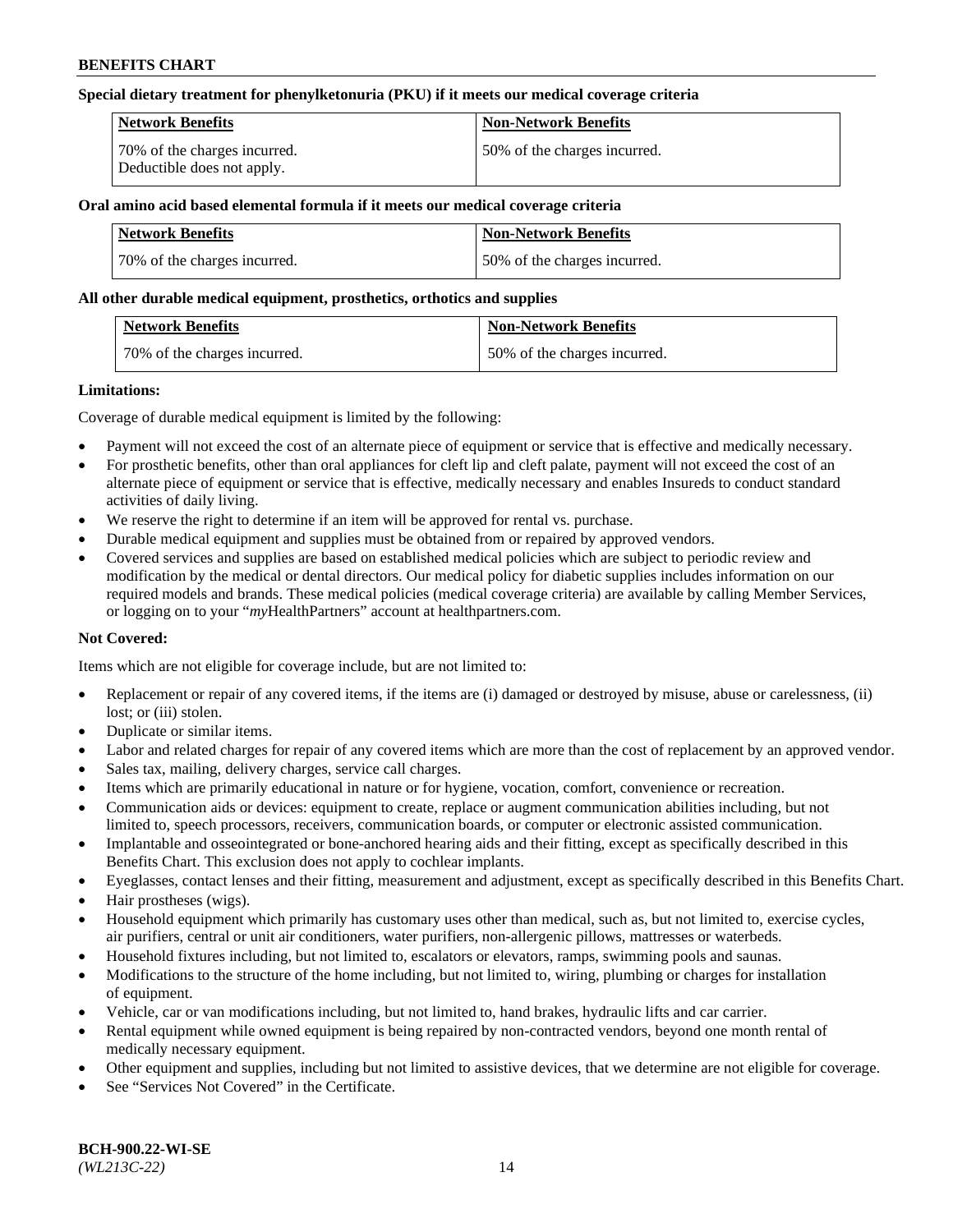# **EMERGENCY AND URGENTLY NEEDED CARE SERVICES**

# **Covered Services:**

We cover services for emergency care and urgently needed care if the services are otherwise eligible for coverage under the Certificate.

**Urgently needed care.** These are services to treat an unforeseen illness or injury that:

- are required in order to prevent a serious deterioration in your health; and
- cannot be delayed until the next available clinic or office hours.

| <b>Network Benefits</b>                                                                                                                                                                                                                                                                   | <b>Non-Network Benefits</b> |
|-------------------------------------------------------------------------------------------------------------------------------------------------------------------------------------------------------------------------------------------------------------------------------------------|-----------------------------|
| 70% of the charges incurred.                                                                                                                                                                                                                                                              | See Network Benefits.       |
| <b>First three visits</b>                                                                                                                                                                                                                                                                 |                             |
| The first three mental health and substance use disorder<br>treatment visits, urgent care visits, office visits,<br>convenience clinic visits, telephone visits and E-visits<br>(other than Virtuwell) combined in a calendar year are<br>covered at 100%, not subject to the deductible. |                             |
| Physician services are included; however, charges for<br>day treatment services, group visits, office procedures,<br>laboratory, radiology and other ancillary services are<br>not included and will be subject to the deductible and<br>coinsurance and/or copayment.                    |                             |

**Emergency care.** These are services to treat:

- the sudden, unexpected onset of illness or injury which, if left untreated or unattended until the next available clinic or office hours, would result in hospitalization; or
- a condition requiring professional health services immediately necessary to preserve life or stabilize health.

Emergency care includes emergency services as defined in Division BB, Title I, Section 102 of the Consolidated Appropriations Act of 2021.

When reviewing claims for coverage of emergency services, our medical director will take into consideration a reasonable layperson's belief that the circumstances required immediate medical care that could not wait until the next working day or next available clinic appointment.

#### **Emergency care in a hospital emergency room, including professional services of a physician**

| <b>Network Benefits</b>      | <b>Non-Network Benefits</b> |
|------------------------------|-----------------------------|
| 70% of the charges incurred. | See Network Benefits.       |

#### **Inpatient emergency care in a hospital**

| <b>Network Benefits</b>      | Non-Network Benefits  |
|------------------------------|-----------------------|
| 70% of the charges incurred. | See Network Benefits. |

## **Not Covered:**

See "Services Not Covered" in the Certificate.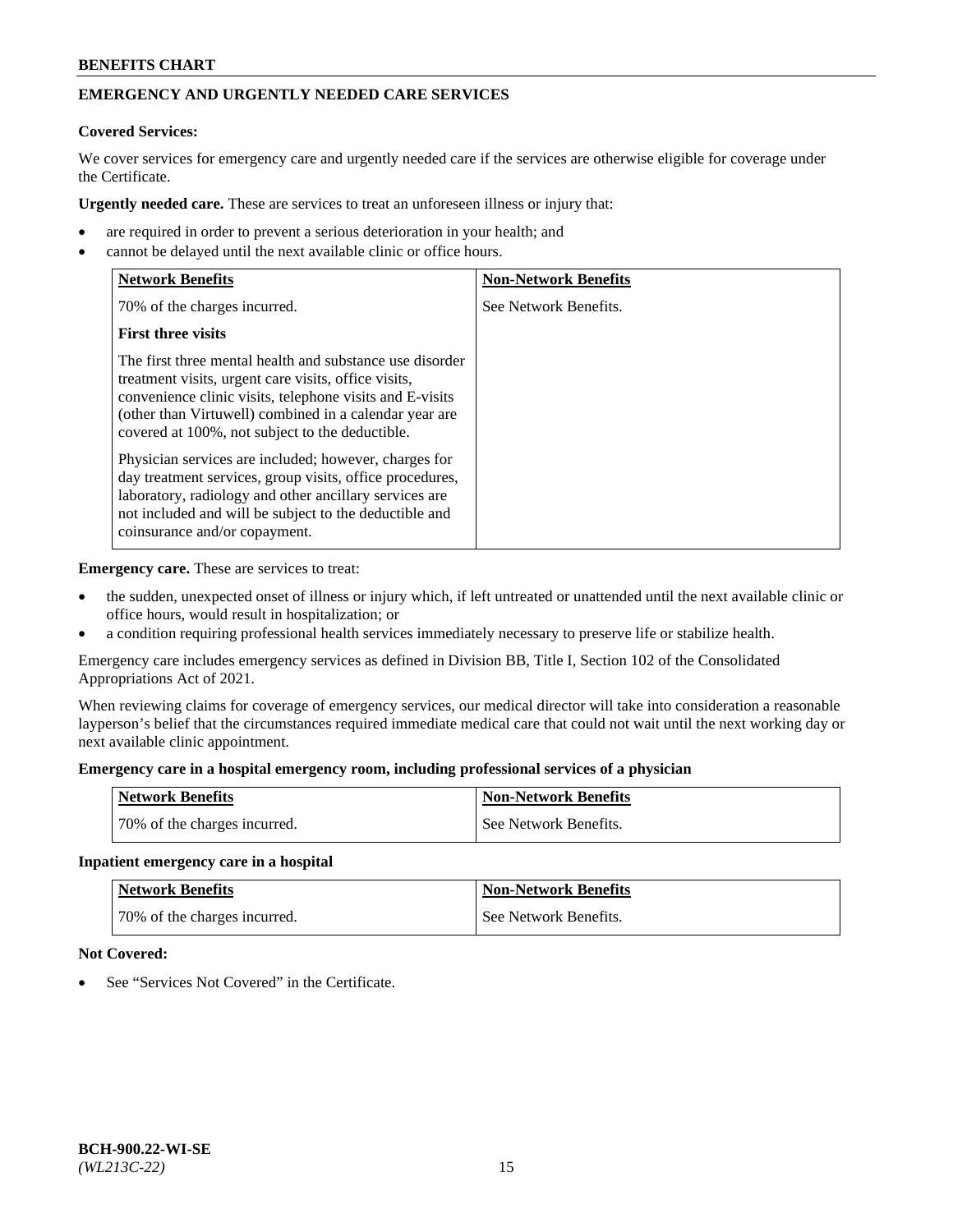# **GENE THERAPY**

## **Covered Services:**

We cover gene therapy treatment if it meets our medical coverage criteria.

| <b>Network Benefits</b>                                                                                                                                                                                 | <b>Non-Network Benefits</b> |
|---------------------------------------------------------------------------------------------------------------------------------------------------------------------------------------------------------|-----------------------------|
| Coverage level is same as corresponding Network<br>Benefits, depending on type of service provided such as<br>Office Visits for Illness or Injury, Inpatient or<br><b>Outpatient Hospital Services.</b> | No coverage.                |

## **Limitations:**

- Gene therapy must be provided by a designated provider.
- Specific types of gene therapy are limited to therapies and conditions specified in our medical coverage criteria.

# **Not Covered:**

See "Services Not Covered" in the Certificate.

# **HEALTH EDUCATION**

## **Covered Services:**

We cover education for preventive services and education for the management of chronic health problems (such as diabetes).

| <b>Network Benefits</b>                                     | <b>Non-Network Benefits</b>   |
|-------------------------------------------------------------|-------------------------------|
| 100% of the charges incurred.<br>Deductible does not apply. | 150% of the charges incurred. |

#### **Not Covered:**

See "Services Not Covered" in the Certificate.

## **HOME-BASED COMPREHENSIVE HEALTH RISK ASSESSMENT**

## **Covered Services:**

If you meet our criteria for coverage, you may qualify for our home-based comprehensive health risk assessment program. The program covers a health assessment with a designated nurse practitioner.

| <b>Network Benefits</b>                                     | <b>Non-Network Benefits</b> |
|-------------------------------------------------------------|-----------------------------|
| 100% of the charges incurred.<br>Deductible does not apply. | No coverage.                |

## **Not Covered:**

See "Services Not Covered" in the Certificate.

# **HOME HEALTH SERVICES**

## **Covered Services:**

We cover skilled nursing services, physical therapy, occupational therapy, speech therapy, respiratory therapy and other therapeutic services, non-routine prenatal and postnatal services, routine postnatal well child visits as described in our medical coverage criteria, phototherapy services for newborns, home health aide services and other eligible home health services when provided in your home, if you are homebound (i.e., unable to leave home without considerable effort due to a medical condition). Lack of transportation does not constitute homebound status. For phototherapy services for newborns and high risk prenatal services, supplies and equipment are included.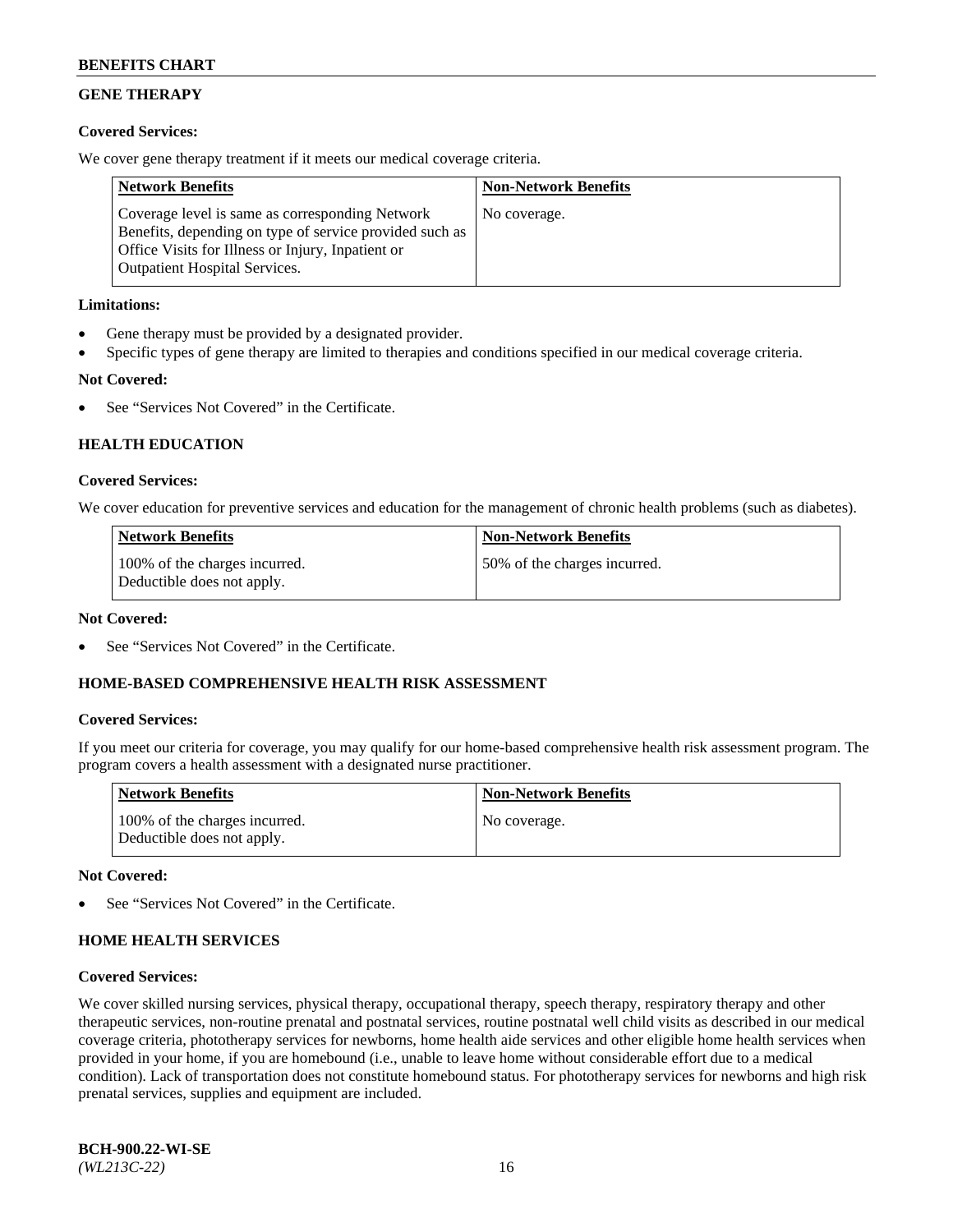We cover total parenteral nutrition/intravenous ("TPN/IV") therapy, equipment, supplies and drugs in connection with IV therapy. IV line care kits are covered under Durable Medical Equipment.

We cover palliative care benefits. Palliative care includes symptom management, education and establishing goals of care. We waive the requirement that you be homebound for a limited number of home visits for palliative care (as shown in this Benefits Chart), if you have a life-threatening, non-curable condition which has a prognosis of survival of two years or less. Additional palliative care visits are eligible under the home health services benefit if you are homebound and meet all other requirements defined in this section.

You do not need to be homebound to receive total parenteral nutrition/intravenous ("TPN/IV") therapy.

Home health services are eligible and covered only when:

- medically necessary; and
- provided as rehabilitative care, terminal care or maternity care; and
- ordered by a physician, and included in the written home care plan.

#### **Physical therapy, occupational therapy, speech therapy, respiratory therapy, home health aide services and palliative care**

| <b>Network Benefits</b>      | <b>Non-Network Benefits</b>  |
|------------------------------|------------------------------|
| 70% of the charges incurred. | 50% of the charges incurred. |

# **TPN/IV therapy, skilled nursing services, non-routine prenatal/postnatal services, and phototherapy**

| <b>Network Benefits</b>      | <b>Non-Network Benefits</b>  |
|------------------------------|------------------------------|
| 70% of the charges incurred. | 50% of the charges incurred. |

Each 24-hour visit (or shifts up to 24-hour visits) equals one visit and counts toward the Maximum visits for all other services shown below. Any visit that lasts less than 24 hours regardless of the length of the visit, will count as one visit toward the Maximum visits for all other services shown below. All visits must be medically necessary and benefit eligible.

#### **Routine postnatal well child visit**

| <b>Network Benefits</b>                                     | <b>Non-Network Benefits</b>  |
|-------------------------------------------------------------|------------------------------|
| 100% of the charges incurred.<br>Deductible does not apply. | 50% of the charges incurred. |

## **Maximum visits for palliative care**

If you are eligible to receive palliative care in the home and you are not homebound, there is a maximum of 12 visits per calendar year.

#### **Maximum visits for all services other than palliative care**

| <b>Network Benefits</b>      | <b>Non-Network Benefits</b>  |
|------------------------------|------------------------------|
| 60 visits per calendar year. | 30 visits per calendar year. |

Each visit provided under the Network Benefits and Non-Network Benefits counts toward the maximums shown under both Maximum visits sections. The routine postnatal well child visits do not count toward the visit limit.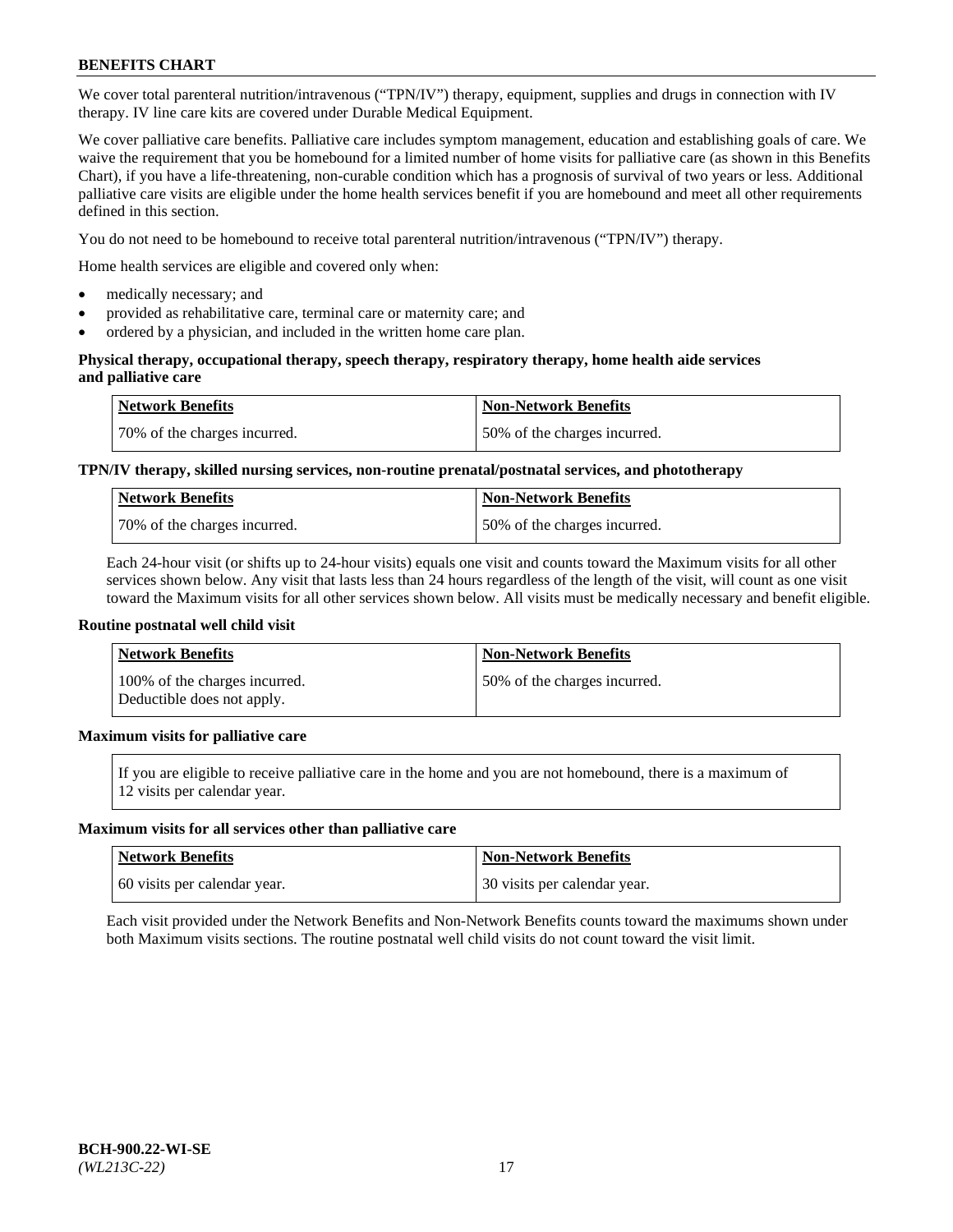## **Limitations:**

- Home health services are not provided as a substitute for a primary caregiver in the home or as relief (respite) for a primary caregiver in the home. We will not reimburse family members or residents in your home for the above services.
- A service shall not be considered a skilled nursing service merely because it is performed by, or under the direct supervision of, a licensed nurse. Where a service (such as tracheotomy suctioning or ventilator monitoring) or like services, can be safely and effectively performed by a non-medical person (or self-administered), without the direct supervision of a licensed nurse, the service shall not be regarded as a skilled nursing service, whether or not a skilled nurse actually provides the service. The unavailability of a competent person to provide a non-skilled service shall not make it a skilled service when a skilled nurse provides it. Only the skilled nursing component of so-called "blended" services (i.e. services which include skilled and non-skilled components) are covered under this Benefits Chart.

## **Not Covered:**

- Financial or legal counseling services.
- Housekeeping or meal services in your home.
- Private duty nursing services.
- Services provided by a family member or enrollee, or a resident in the enrollee's home.
- Vocational rehabilitation and recreational or educational therapy. Recreation therapy is therapy provided solely for the purpose of recreation, including, but not limited to: (a) requests for physical therapy or occupational therapy to improve athletic ability, and (b) braces or guards to prevent sports injuries.
- See "Services Not Covered" in the Certificate.

# **HOME HOSPICE SERVICES**

## **Applicable Definitions:**

**Part-time.** This is up to two hours of service per day, more than two hours is considered continuous care.

**Continuous Care.** This is from two to twelve hours of service per day provided by a registered nurse, licensed practical nurse, or home health aide, during a period of crisis in order to maintain a terminally ill patient at home.

**Appropriate Facility.** This is a nursing home, hospice residence, or other inpatient facility.

**Custodial Care Related to Hospice Services.** This means providing assistance in the activities of daily living and the care needed by a terminally ill patient which can be provided by primary caregiver (i.e., family member or friend) who is responsible for the patient's home care.

## **Covered Services:**

**Home hospice program.** We cover the services described below if you are terminally ill and accepted as a home hospice program participant. You must meet the eligibility requirements of the program, and elect to receive services through the home hospice program. The services will be provided in your home, with inpatient care available when medically necessary as described below. If you elect to receive hospice services, you do so in lieu of curative treatment for your terminal illness for the period you are enrolled in the home hospice program.

**Eligibility:** In order to be eligible to be enrolled in the home hospice program, you must: (1) be a terminally ill patient (prognosis of six months or less); (2) have chosen a palliative treatment focus (i.e., emphasizing comfort and supportive services rather than treatment attempting to cure the disease or condition); and (3) continue to meet the terminally ill prognosis as reviewed by our medical director or his or her designee over the course of care. You may withdraw from the home hospice program at any time.

**Eligible services:** Hospice services include the following services provided in accordance with an approved hospice treatment plan.

- Home health services:
	- o Part-time care provided in your home by an interdisciplinary hospice team (which may include a physician, nurse, social worker, and spiritual counselor) and medically necessary home health services are covered.
	- o One or more periods of continuous care in your home or in a setting which provides day care for pain or symptom management, when medically necessary, will be covered.
- Inpatient services: We cover medically necessary inpatient services.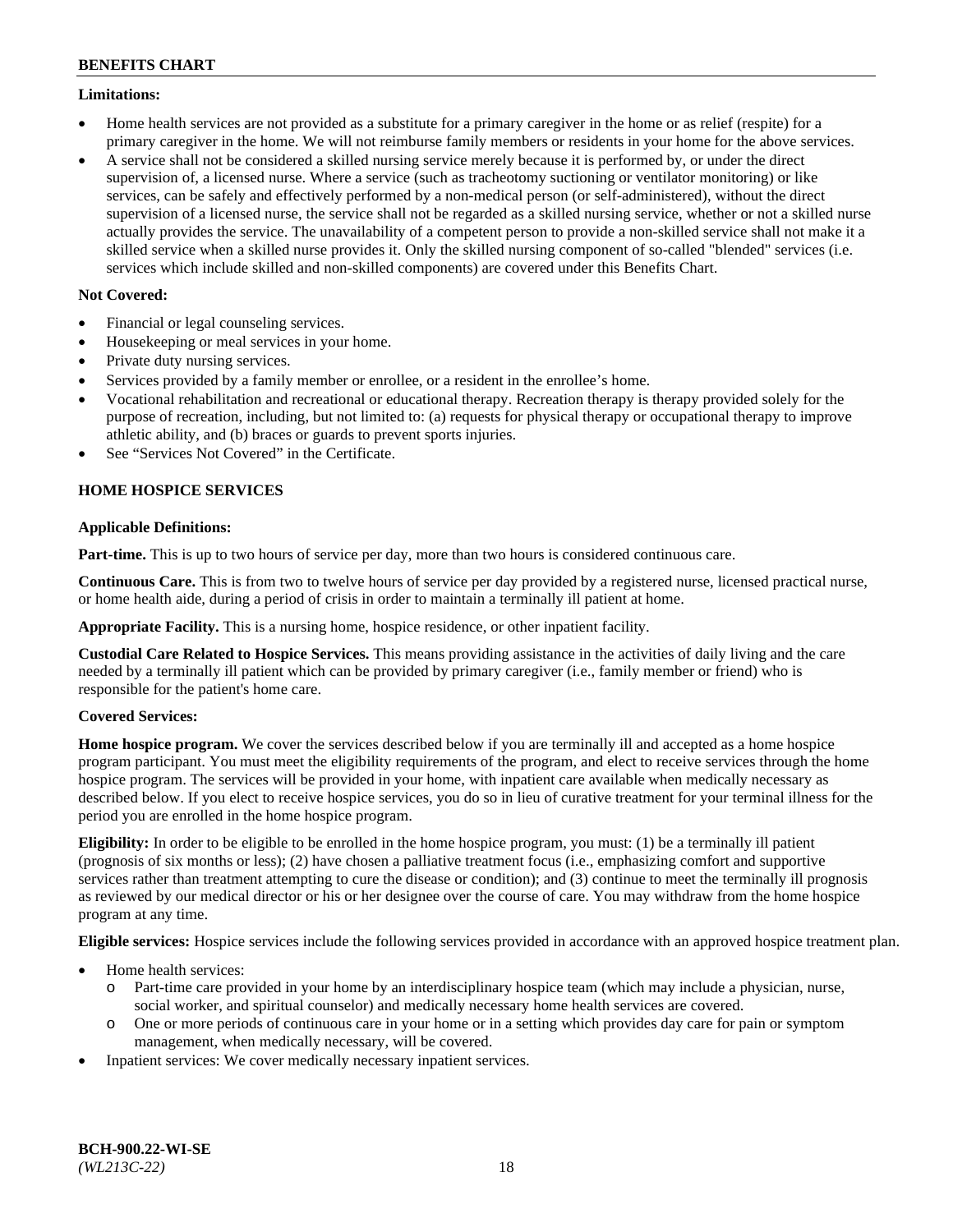- Other services:
	- o Respite care is covered for care in your home or in an appropriate facility, to give your primary caregivers (i.e., family members or friends) rest and/or relief when necessary in order to maintain a terminally ill patient at home.
	- o Medically necessary medications for pain and symptom management.
	- o Semi-electric hospital beds and other durable medical equipment are covered.
	- Emergency and non-emergency care is covered.

| Network Benefits             | Non-Network Benefits         |
|------------------------------|------------------------------|
| 70% of the charges incurred. | 50% of the charges incurred. |

Respite care is limited to 5 days per episode, and respite care and continuous care combined are limited to 30 days.

# **Not Covered:**

- Financial or legal counseling services.
- Housekeeping or meal services in your home.
- Custodial or maintenance care related to hospice services, whether provided in the home or in a nursing home.
- Any service not specifically described as covered services under this home hospice services benefits.
- Any services provided by members of your family or residents in your home.
- See "Services Not Covered" in the Certificate.

## **HOSPITAL AND SKILLED NURSING FACILITY SERVICES**

#### **Covered Services:**

We cover services as described below.

## **Medical or surgical hospital services**

**Inpatient hospital services:** We cover the following medical or surgical services, for the treatment of acute illness or injury, which require the level of care only provided in an acute care facility. These services must be authorized by a physician.

Inpatient hospital services include: room and board; the use of operating or maternity delivery rooms; intensive care facilities; newborn nursery facilities; general nursing care, anesthesia, laboratory and diagnostic imaging services, radiation therapy, physical therapy, prescription drugs or other medications administered during treatment, blood and blood products (unless replaced), and blood derivatives, and other diagnostic or treatment related hospital services; physician and other professional medical and surgical services provided while in the hospital, including gender confirmation surgery that meets medical coverage criteria.

We cover, following a vaginal delivery, a minimum of 48 hours of inpatient care for the mother and newborn child. We cover, following a caesarean section delivery, a minimum of 96 hours of inpatient care for the mother and newborn child.

Group health plans and health insurance issuers generally may not, under Federal law, restrict benefits for any hospital length of stay in connection with childbirth for the mother of newborn child to less than 48 hours following a vaginal delivery, or less than 96 hours following a caesarean section. However, Federal law generally does not prohibit the mother's or newborn's attending provider, after consulting with the mother, from discharging the mother or her newborn earlier than 48 hours (or 96 hours as applicable). In any case plans and issuers may not, under Federal law, require that a provider obtain authorization from the plan or the insurance issuer for prescribing a length of stay not in excess of 48 hours (or 96 hours).

| <b>Network Benefits</b>      | <b>Non-Network Benefits</b>  |
|------------------------------|------------------------------|
| 70% of the charges incurred. | 50% of the charges incurred. |

Each Insured's admission or confinement, including that of a newborn child, is separate and distinct from the admission or confinement of any other Insured.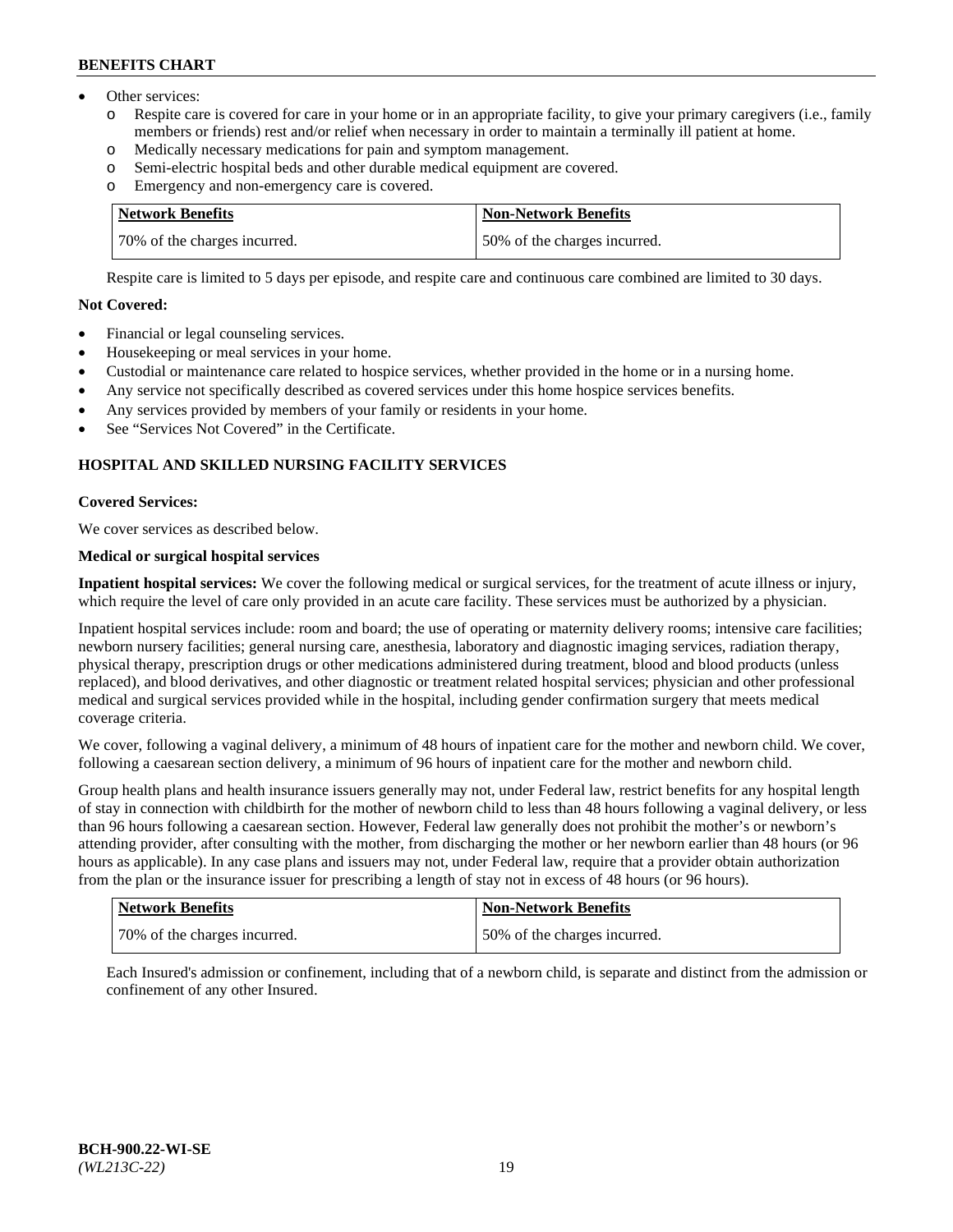**Outpatient hospital, ambulatory care or surgical facility services:** We cover the following medical and surgical services, for diagnosis or treatment of illness or injury on an outpatient basis. These services must be authorized by a physician.

Outpatient services include: use of operating rooms, maternity delivery rooms or other outpatient departments, rooms or facilities; and the following outpatient services: general nursing care, anesthesia, laboratory and diagnostic imaging services, radiation therapy, physical therapy, drugs administered during treatment, blood and blood products (unless replaced), and blood derivatives, and other diagnostic or treatment related outpatient services; physician and other professional medical and surgical services provided while an outpatient, including colonoscopies (starting at age 50, or under age 50 for people at high risk of colorectal cancer), and gender confirmation surgery that meets medical coverage criteria.

For Network Benefits, non-emergent, scheduled outpatient Magnetic Resonance Imaging (MRI) and Computed Tomography (CT) must be provided at a designated facility. Your physician or facility will obtain or verify prior authorization for these services, as needed.

To see the benefit level for diagnostic imaging services, laboratory services and physical therapy, see benefits under Diagnostic Imaging Services, Laboratory Services and Physical Therapy in this Benefits Chart.

| <b>Network Benefits</b>       | <b>Non-Network Benefits</b>  |
|-------------------------------|------------------------------|
| 170% of the charges incurred. | 50% of the charges incurred. |

#### **Skilled nursing facility care:**

We cover room and board, daily skilled nursing and related ancillary services for post-acute treatment and rehabilitative care of illness or injury that meets medical coverage criteria. Rehabilitation services are limited to services where significant measurable progress is expected to occur within a reasonable period of time.

| <b>Network Benefits</b> |                                              | <b>Non-Network Benefits</b>                  |
|-------------------------|----------------------------------------------|----------------------------------------------|
|                         | 70\% of the charges incurred.                | 50% of the charges incurred.                 |
|                         | Limited to a 30-day maximum per confinement. | Limited to a 30-day maximum per confinement. |

Each day of services provided under the Network Benefits and Non-Network Benefits, combined, applies toward the maximum shown above.

## **Not Covered:**

- Services for items for personal convenience, such as television rental, are not covered.
- See "Services Not Covered" in the Certificate.

## **INFERTILITY DIAGNOSIS**

#### **Covered Services:**

We cover the diagnosis of infertility. These services include diagnostic procedures and tests provided in connection with an infertility evaluation, office visits and consultations to diagnose infertility.

| Network Benefits             | <b>Non-Network Benefits</b>  |
|------------------------------|------------------------------|
| 70% of the charges incurred. | 50% of the charges incurred. |

Coverage is limited to office visits and consultations to diagnose infertility. Treatment is not covered.

#### **Not Covered:**

- Infertility/fertility treatment, including, but not limited to, office visits, laboratory services, diagnostic imaging services and fertility drugs; reversal of sterilization; and sperm, ova or embryo acquisition, retrieval or storage; however, we cover office visits and consultations to diagnose infertility.
- Services related to the establishment of surrogate pregnancy and fees for a surrogate. However, pregnancy and maternity services are covered for an Insured under this Benefits Chart, including a surrogate pregnancy.
- See "Services Not Covered" in the Certificate.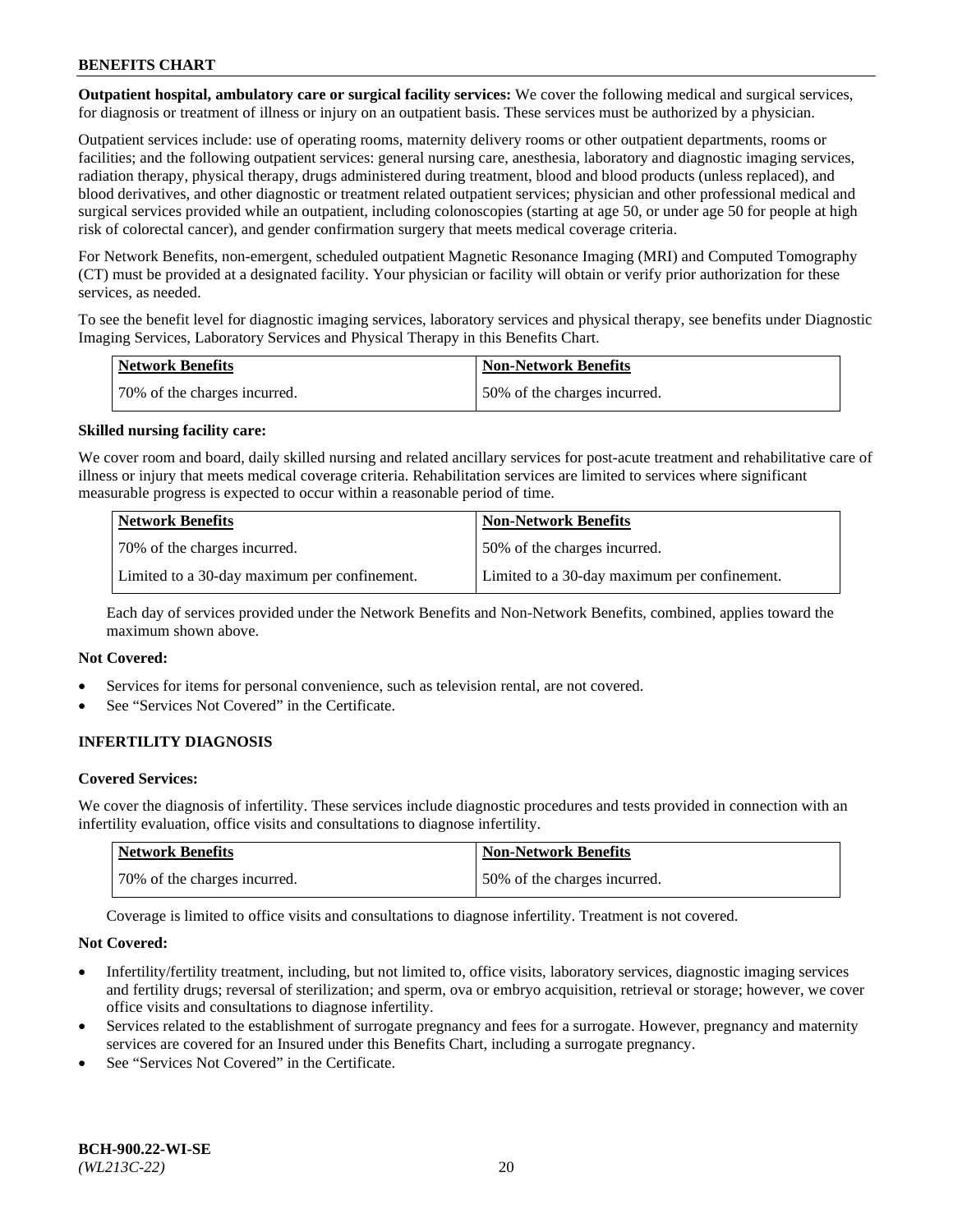# **LABORATORY SERVICES**

## **Covered Services:**

We cover laboratory tests when ordered by a provider and provided in a clinic or outpatient hospital facility. This includes blood tests to detect lead exposure in children between the ages of 6 months and 72 months.

To see the benefit level for inpatient hospital or skilled nursing facility services, see benefits under "Inpatient Hospital and Skilled Nursing Facility Services" in this Benefits Chart.

## **Prostate-specific antigen (PSA) testing**

| <b>Network Benefits</b>      | <b>Non-Network Benefits</b>  |
|------------------------------|------------------------------|
| 70% of the charges incurred. | 50% of the charges incurred. |

## **All other laboratory services**

## **Services for illness or injury**

| Network Benefits             | <b>Non-Network Benefits</b>  |
|------------------------------|------------------------------|
| 70% of the charges incurred. | 50% of the charges incurred. |

# **Preventive services**

Laboratory services associated with preventive services are covered at the benefit level shown in the "Preventive Services" section of this Benefits Chart.

## **Not Covered:**

See "Services Not Covered" in the Certificate.

## **MASTECTOMY RECONSTRUCTION BENEFIT**

## **Covered Services:**

We cover reconstruction of the breast on which the mastectomy has been performed; surgery and reconstruction of the other breast to produce symmetrical appearance, and prostheses and physical complications of all stages of mastectomy, including lymphedemas.

| <b>Network Benefits</b>                               | <b>Non-Network Benefits</b>                           |
|-------------------------------------------------------|-------------------------------------------------------|
| Coverage level is same as corresponding Network       | Coverage level is same as corresponding Non-Network   |
| Benefits, depending on type of service provided, such | Benefits, depending on type of service provided, such |
| as Office Visits for Illness or Injury, Inpatient or  | as Office Visits for Illness or Injury, Inpatient or  |
| <b>Outpatient Hospital Services.</b>                  | <b>Outpatient Hospital Services.</b>                  |

## **Not Covered:**

See "Services Not Covered" in the Certificate.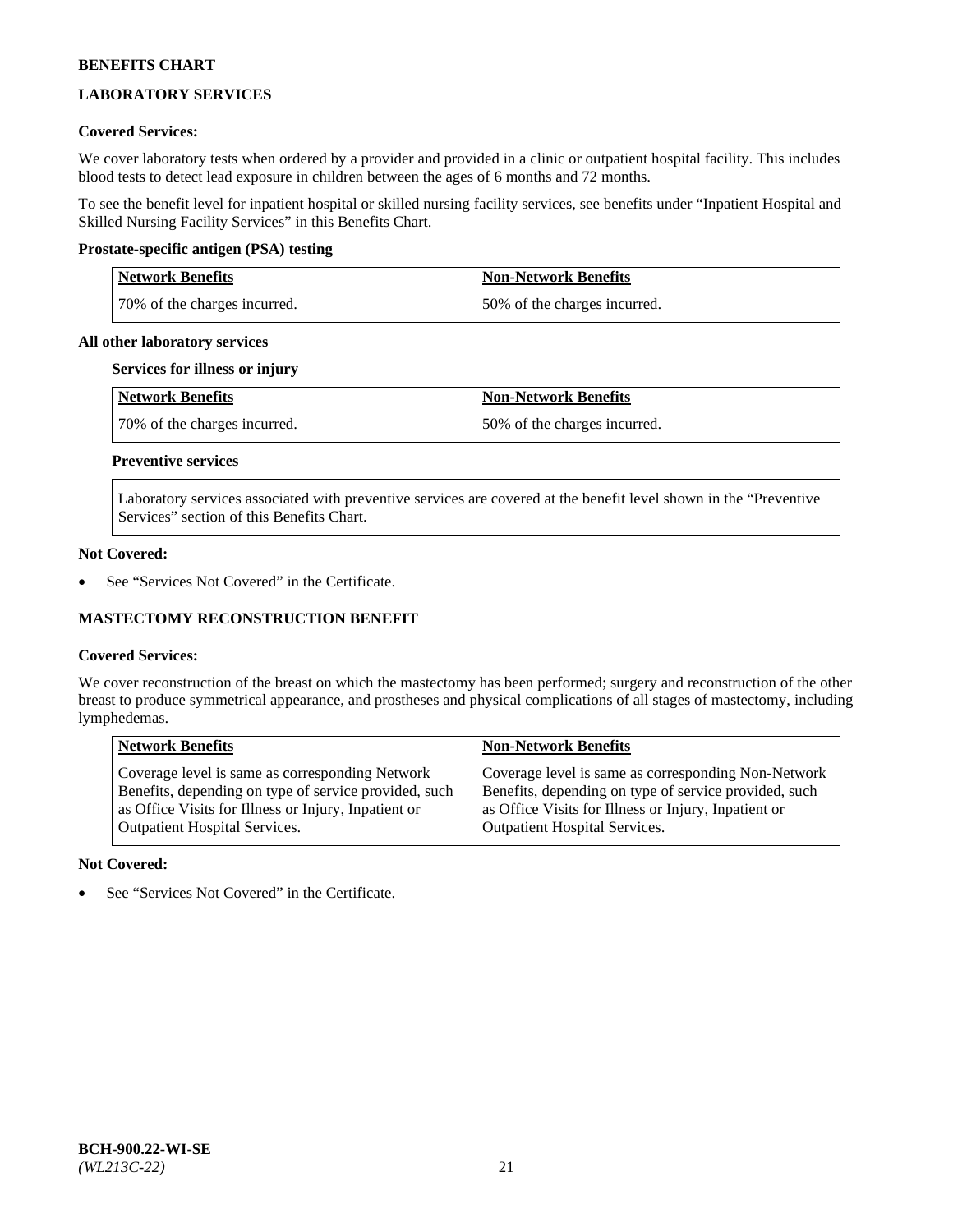# **MEDICATION THERAPY DISEASE MANAGEMENT PROGRAM**

#### **Covered Services:**

If you meet our criteria for coverage, you may qualify for our Medication Therapy Disease Management Program.

The program covers consultations with a designated Network pharmacist.

Covered services are based on established medical policies, which are subject to periodic review and modification by the medical directors. These medical policies (medical coverage criteria) are available by calling Member Services, or logging on to your "*my*HealthPartners" account at [healthpartners.com.](http://www.healthpartners.com/)

| <b>Network Benefits</b>                                     | <b>Non-Network Benefits</b> |
|-------------------------------------------------------------|-----------------------------|
| 100% of the charges incurred.<br>Deductible does not apply. | No coverage.                |

#### **Not Covered:**

See "Services Not Covered" in the Certificate.

# **OFFICE VISITS FOR ILLNESS OR INJURY**

#### **Covered Services:**

We cover the following when medically necessary: professional medical and surgical services and related supplies, including biofeedback, of physicians and other health care providers; blood and blood products (unless replaced) and blood derivatives.

We cover diagnosis and treatment of illness or injury to the eyes. Where contact or eye glass lenses are prescribed as medically necessary for the post-operative treatment of cataracts or for the treatment of aphakia, acute or chronic corneal pathology, or keratoconus, we cover the initial evaluation, lenses and fitting. Insureds must pay for lens replacement beyond the initial pair.

Services received via video, E-visit or telephone are covered under the "Telehealth/Telemedicine Services" section.

#### **Office visits**

| <b>Network Benefits</b>      | <b>Non-Network Benefits</b>  |
|------------------------------|------------------------------|
| 70% of the charges incurred. | 50% of the charges incurred. |

#### **Convenience clinics**

| Network Benefits             | <b>Non-Network Benefits</b>  |
|------------------------------|------------------------------|
| 70% of the charges incurred. | 50% of the charges incurred. |

#### **First three visits**

The first three mental health and substance use disorder treatment visits, urgent care visits, office visits, convenience clinic visits, telephone visits and E-visits (other than Virtuwell) combined in a calendar year are covered at 100%, not subject to the deductible.

Physician services are included; however, charges for day treatment services, group visits, office procedures, laboratory, radiology and other ancillary services are not included and will be subject to the deductible and coinsurance and/or copayment.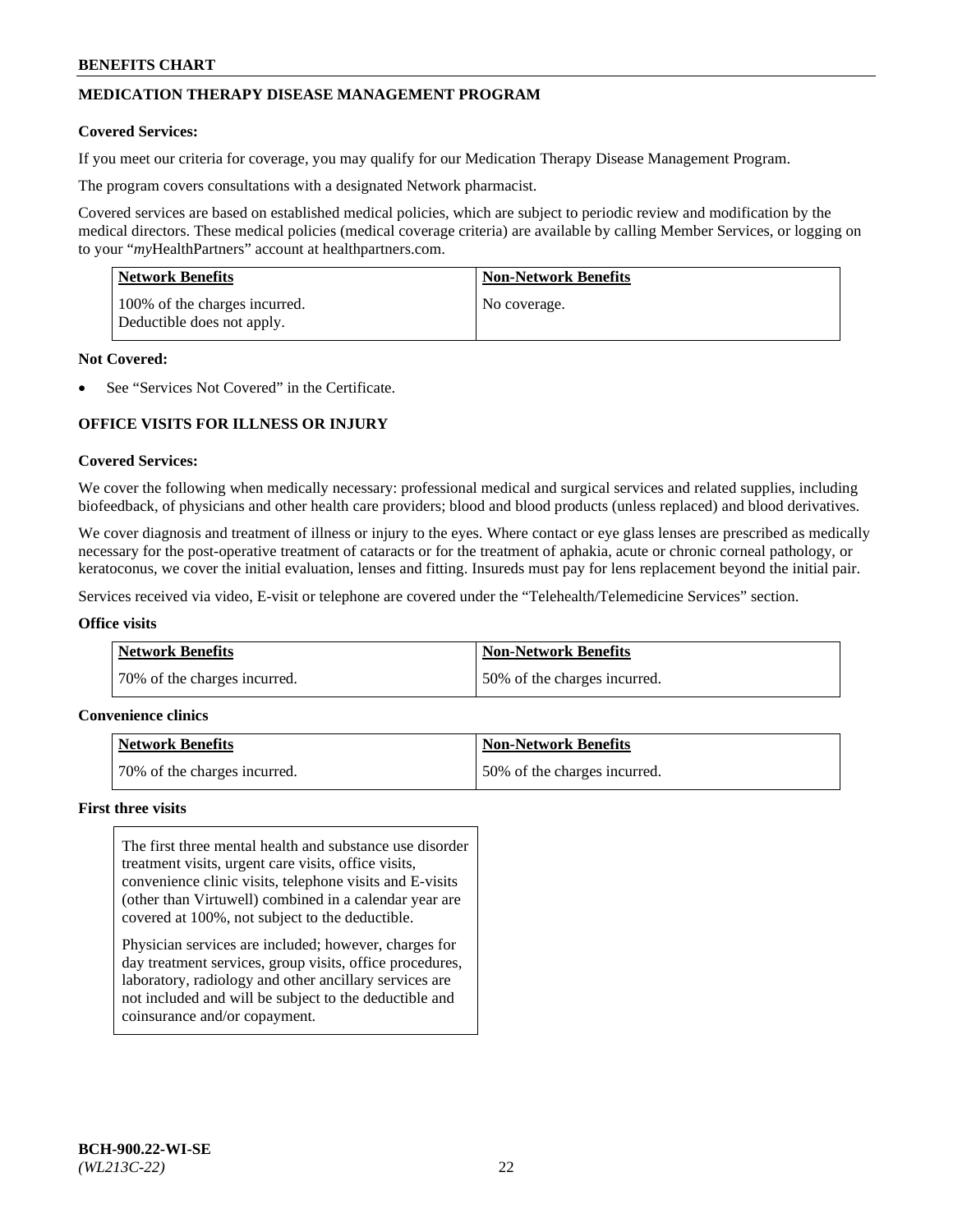#### **Injections administered in a physician's office, other than immunizations**

#### **Allergy injections**

| <b>Network Benefits</b>      | Non-Network Benefits         |
|------------------------------|------------------------------|
| 70% of the charges incurred. | 50% of the charges incurred. |

#### **All other injections**

| <b>Network Benefits</b>      | <b>Non-Network Benefits</b>  |
|------------------------------|------------------------------|
| 70% of the charges incurred. | 50% of the charges incurred. |

#### **Not Covered:**

- Court ordered treatment, except as described in this Benefits Chart. Any resulting court ordered treatment for mental health services will be subject to the Certificate's requirement for medical necessity.
- See "Services Not Covered" in the Certificate.

## **PEDIATRIC EYEWEAR**

#### **Covered Services:**

We cover pediatric eyewear for children.

Routine eye exams are covered under the "Preventive Services" section.

| <b>Network Benefits</b>      | <b>Non-Network Benefits</b> |
|------------------------------|-----------------------------|
| 70% of the charges incurred. | No coverage.                |

#### **Limitations:**

- Coverage under this provision will continue until the end of the month in which the child turns age 19.
- Limited to one of the following per calendar year:
	- o one pair of eyeglasses including one set of prescription lenses, frames from our designated eyewear collection and anti-scratch coating; or
	- o one pair of non-disposable contact lenses; or
	- o a one-year supply of disposable contact lenses.
- Contact lens fittings are limited to two per calendar year.

## **Not Covered:**

- Frames that are not included in our designated eyewear collection. However, one pair of lenses will be covered if an Insured chooses frames outside our designated eyewear collection.
- More than one pair of lenses or frames or non-disposable contacts per calendar year, regardless of the reason. This includes replacement of eyeglasses or contact lenses due to loss, breakage, theft, or change in prescription.
- Safety glasses or goggles for sports or vocational reasons.
- Upgrades including, but not limited to, UV protection and no-line multifocal lenses.
- See "Services Not Covered" in the Certificate.

## **PHYSICAL THERAPY, OCCUPATIONAL THERAPY, SPEECH THERAPY AND OTHER SPECIFIED THERAPIES**

## **Covered Services:**

We cover the following physical therapy, occupational therapy and speech therapy services:

- Medically necessary rehabilitative care to correct the effects of illness or injury.
- Habilitative care rendered for congenital, developmental or medical conditions which have significantly limited the successful initiation of normal speech and normal motor development.

Massage therapy which is performed in conjunction with other treatment/modalities by a physical or occupational therapist is part of a prescribed treatment plan and is not billed separately is covered.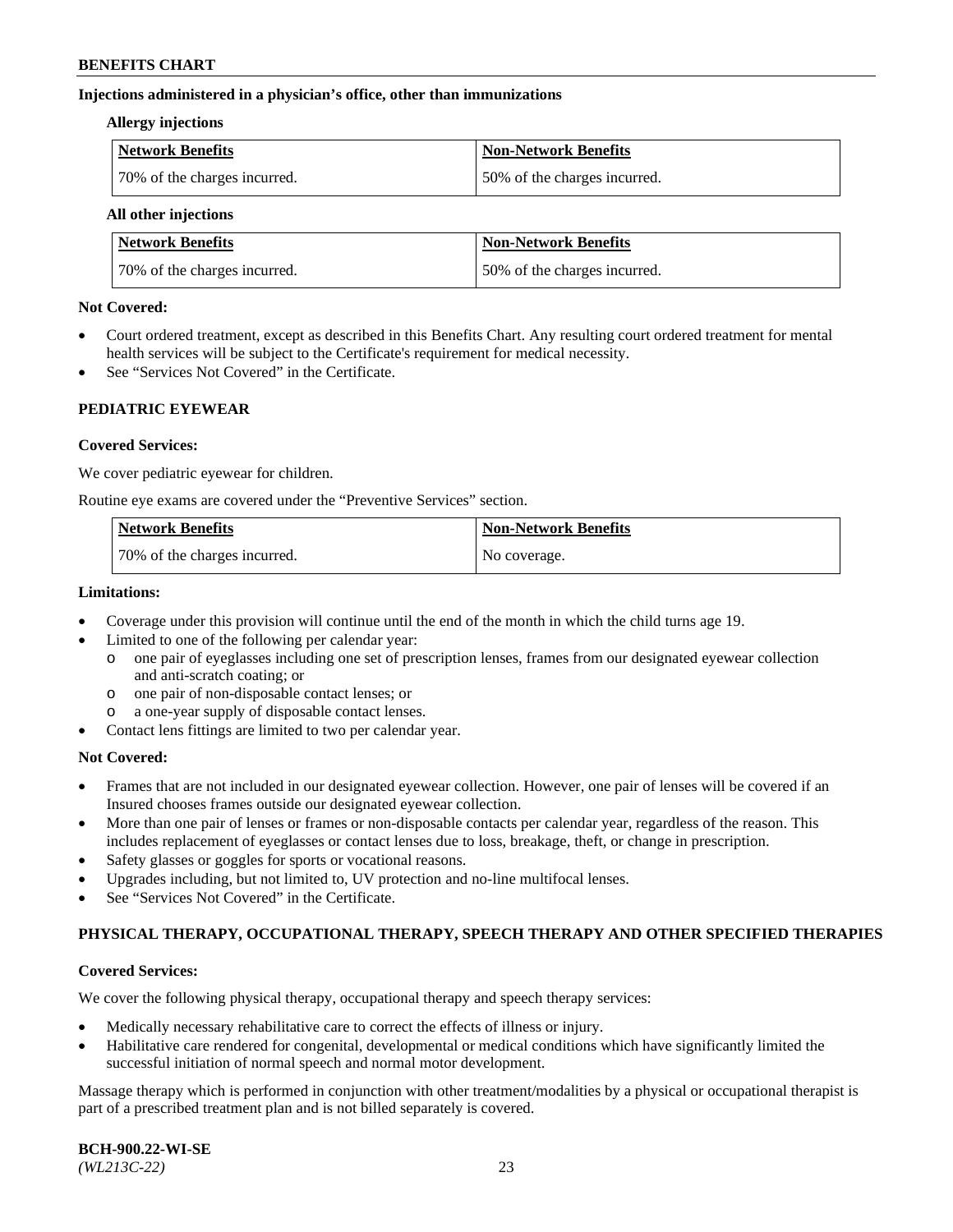We cover services provided in a clinic. To see the benefit level for inpatient hospital or skilled nursing facility services, see benefits under "Inpatient Hospital and Skilled Nursing Facility Services".

## **Rehabilitative care**

| <b>Network Benefits</b>                                                                       | <b>Non-Network Benefits</b>                                                                   |
|-----------------------------------------------------------------------------------------------|-----------------------------------------------------------------------------------------------|
| 70% of the charges incurred.                                                                  | 50% of the charges incurred.                                                                  |
| Physical, Occupational and Speech Therapy are<br>limited to 20 visits each per calendar year. | Physical, Occupational and Speech Therapy are<br>limited to 20 visits each per calendar year. |

#### **In addition to the services provided above, we cover a minimum of:**

- 20 visits per calendar year for pulmonary rehabilitation.
- 36 visits per calendar year for cardiac rehabilitation.
- 30 visits per calendar year for post-cochlear implant aural therapy.
- 20 visits per calendar year for cognitive rehabilitation.

The maximum number of visits is combined for Network Benefits and Non-Network Benefits.

#### **Habilitative services**

| <b>Network Benefits</b>                                                                       | <b>Non-Network Benefits</b>                                                                   |
|-----------------------------------------------------------------------------------------------|-----------------------------------------------------------------------------------------------|
| 70% of the charges incurred.                                                                  | 50% of the charges incurred.                                                                  |
| Physical, Occupational and Speech Therapy are<br>limited to 20 visits each per calendar year. | Physical, Occupational and Speech Therapy are<br>limited to 20 visits each per calendar year. |

The maximum number of visits is combined for Network Benefits and Non-Network Benefits.

## **Not Covered:**

- Massage therapy for the purpose of comfort or convenience of the Insured.
- See "Services Not Covered" in the Certificate.

# **PRE-DIABETES DISEASE MANAGEMENT PROGRAM**

## **Covered Services:**

If you meet criteria for coverage, you may qualify for the Pre-Diabetes Disease Management Program through Omada Health. The program covers group health coaching which focuses on weight loss, exercise, behavior modification and health education at select locations determined by the plan.

| <b>Network Benefits</b>                                     | <b>Non-Network Benefits</b> |
|-------------------------------------------------------------|-----------------------------|
| 100% of the charges incurred.<br>Deductible does not apply. | Not applicable.             |

## **Not Covered:**

See "Services Not Covered" in the Certificate.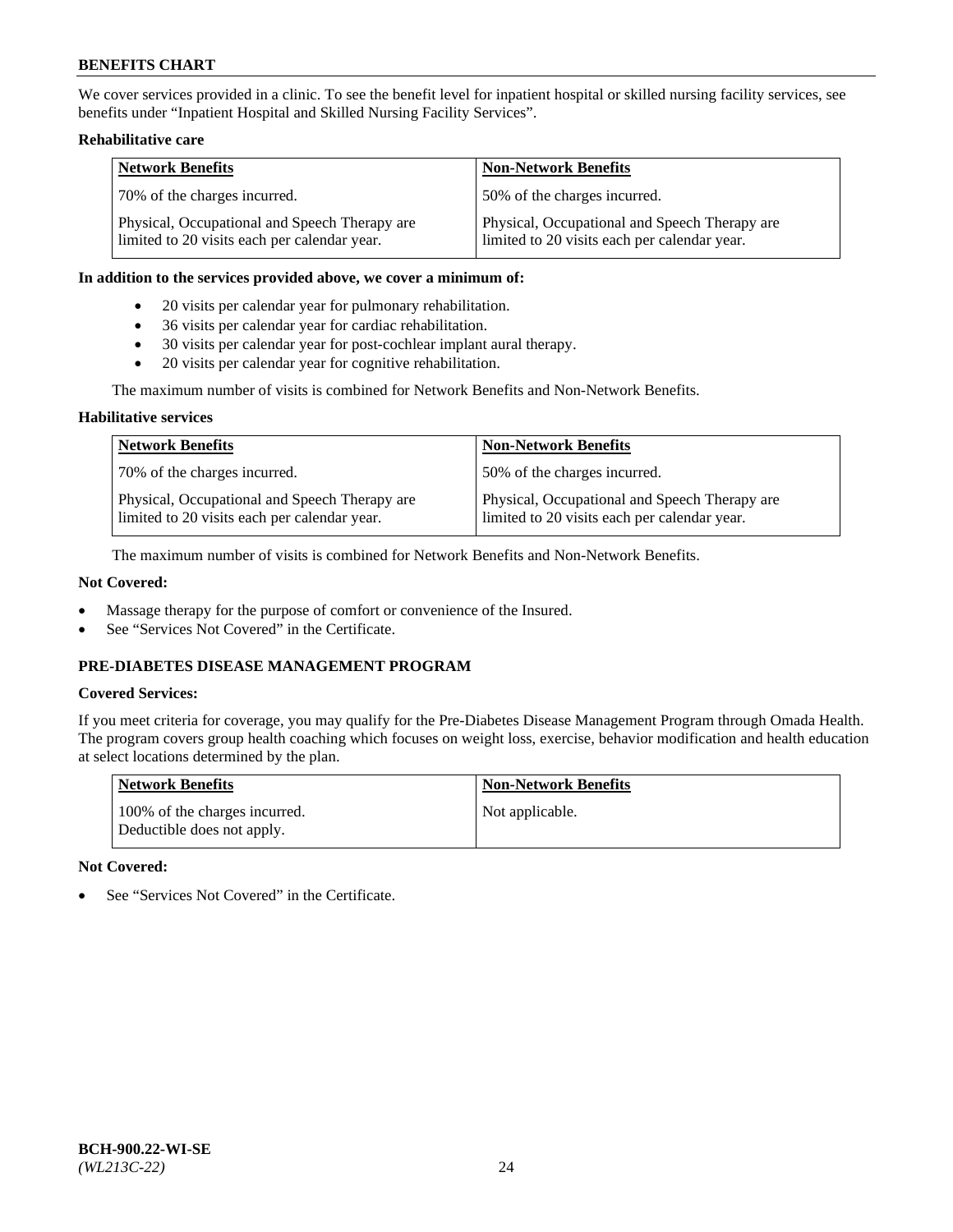# **PRESCRIPTION DRUG SERVICES**

#### **Covered Services:**

We cover prescription drugs and medications that can be self-administered or are administered in a physician's office.

We will refill a prescription for eye drops covered under this Benefits Chart if the Insured requests a refill and the original prescription specified that additional quantities would be needed, providing the refill request does not exceed the quantities needed, and the following conditions are met:

- If the Insured requests a 30-day refill supply, the request must be made between 22 and 30 days of the later of (a) the original date that the prescription was distributed to the Insured or (b) the date that the most recent refill was distributed to the Insured; or
- If the Insured requests a 90-day refill supply, the request must be made between 67 and 90 days of the later of (a) the original date that the prescription was distributed to the Insured or (b) the date that the most recent refill was distributed to the Insured.

#### **For Network Benefits, drugs and medications must be obtained at a Network pharmacy.**

#### **If a copayment is required, you must pay one copayment for each 31-day supply, or portion thereof.**

# **Outpatient drugs (except as specified below)**

| <b>Network Benefits</b>                                                                                                                                                                                           | <b>Non-Network Benefits</b>  |
|-------------------------------------------------------------------------------------------------------------------------------------------------------------------------------------------------------------------|------------------------------|
| 100% of the charges incurred, subject to a copayment of<br>\$5 for generic low cost formulary drugs and 100% of<br>the charges incurred, subject to a copayment of \$25 for<br>generic high cost formulary drugs. | 50% of the charges incurred. |
| Brand name formulary drugs are covered at 100% of the<br>charges incurred, subject to a copayment of \$60.                                                                                                        |                              |
| In no event will your cost for a formulary insulin drug<br>exceed \$25.                                                                                                                                           |                              |
| Non-formulary drugs are covered at 100% of the<br>charges incurred, subject to a copayment of \$150.                                                                                                              |                              |
| Deductible does not apply.                                                                                                                                                                                        |                              |

**Oral chemotherapy drugs** are included on the specialty drug list. However, you pay the applicable outpatient drug copayment. As required by Wisconsin law, your maximum copayment will not be more than \$100 per prescription for a 31-day supply.

## **Mail order drugs**

| <b>Network Benefits</b>                                                                                                                                                         | <b>Non-Network Benefits</b>                                                                                                |
|---------------------------------------------------------------------------------------------------------------------------------------------------------------------------------|----------------------------------------------------------------------------------------------------------------------------|
| For your convenience, you may also get up to a<br>93-day supply of outpatient prescription drugs that<br>can be self-administered through the designated mail<br>order service. | Mail order drugs are only available through the<br>designated mail order service.<br>See Network Mail Order Drugs Benefit. |
| Specialty drugs are not available through the mail<br>order service.                                                                                                            |                                                                                                                            |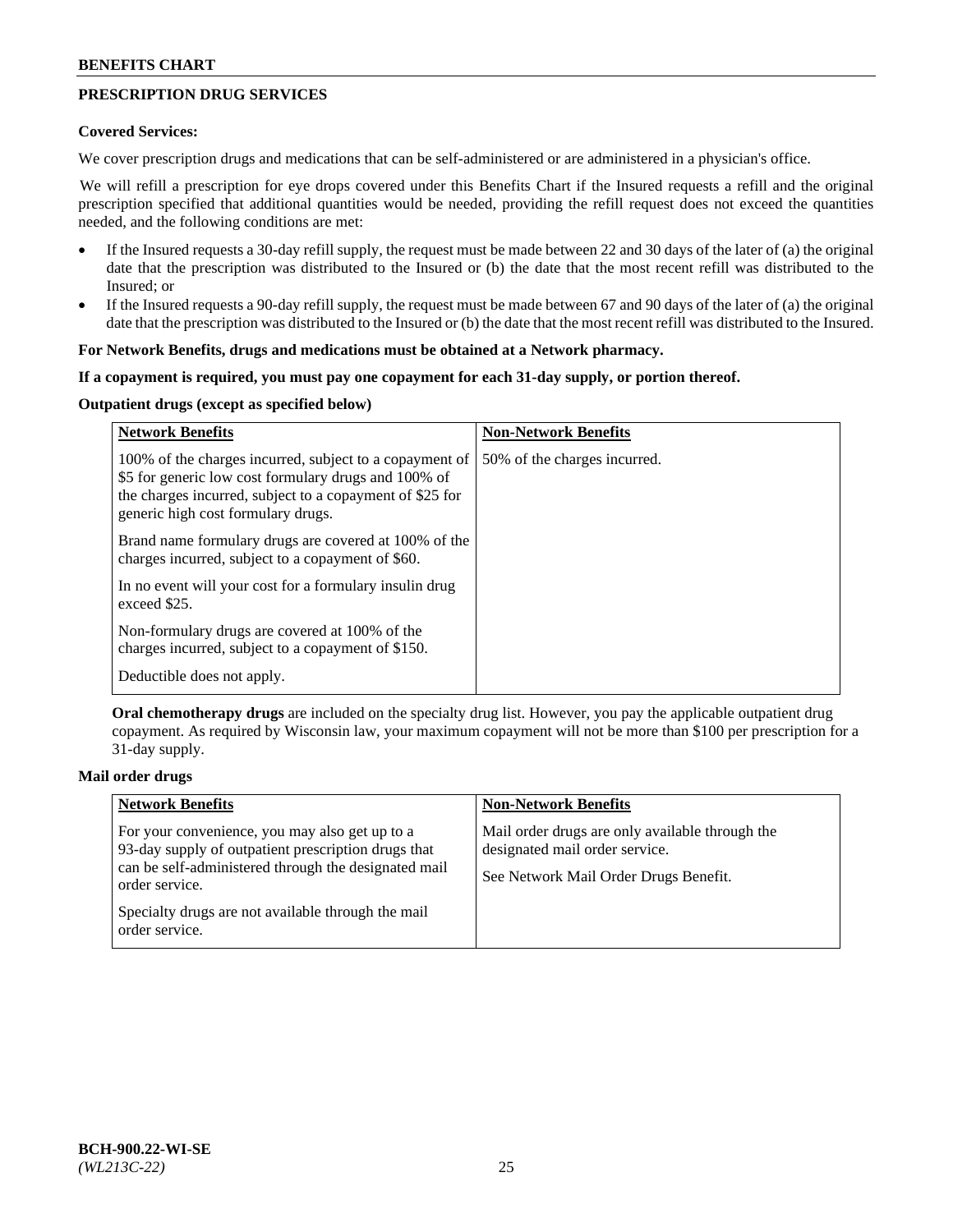# **Specialty drugs which are self-administered**

| <b>Network Benefits</b>                                                                                              | <b>Non-Network Benefits</b> |
|----------------------------------------------------------------------------------------------------------------------|-----------------------------|
| 80% of the charges incurred.<br>Deductible does not apply.                                                           | No coverage.                |
| Specialty drugs are limited to drugs on the<br>specialty drug list and must be obtained from a<br>designated vendor. |                             |

**Oral chemotherapy drugs** are included on the specialty drug list. However, you pay the applicable outpatient drug copayment. As required by Wisconsin law, your maximum copayment will not be more than \$100 per prescription for a 31-day supply.

## **Tobacco cessation drugs. All FDA approved tobacco cessation drugs are covered.**

| <b>Network Benefits</b>                                     | <b>Non-Network Benefits</b>  |
|-------------------------------------------------------------|------------------------------|
| 100% of the charges incurred.<br>Deductible does not apply. | 50% of the charges incurred. |

#### **Contraceptive drugs**

| <b>Network Benefits</b>                                                                                                                                         | <b>Non-Network Benefits</b>  |
|-----------------------------------------------------------------------------------------------------------------------------------------------------------------|------------------------------|
| 100% of the charges incurred for formulary drugs.<br>Deductible does not apply.                                                                                 | 50% of the charges incurred. |
| If a physician requests that a non-formulary<br>contraceptive drug be dispensed as written, the drug<br>will be covered at 100%, not subject to the deductible. |                              |

**ACA preventive medications.** We cover preventive medications currently recommended by USPSTF with an A or B rating if they are prescribed by your medical provider and they are listed on our Commercial ACA Preventive Drug List. Preventive medications are subject to periodic review and modification. Changes would be effective in accordance with the federal rules and reflected in our current medical coverage criteria for preventive care services.

| <b>Network Benefits</b>                                     | <b>Non-Network Benefits</b>  |
|-------------------------------------------------------------|------------------------------|
| 100% of the charges incurred.<br>Deductible does not apply. | 50% of the charges incurred. |

**Limitations:**

- Certain drugs may require prior authorization as indicated on the formulary. HealthPartners may require prior authorization for the drug and also the site where the drug will be provided. Certain drugs are subject to our utilization review process and quantity limits.
- Certain non-formulary drugs require prior authorization. In addition, certain drugs may be subject to any quantity limits applied as part of our trial program. The trial drug program applies to new prescriptions for certain drugs which have high toxicity, low tolerance, high costs and/or high potential for waste. Trial drugs are indicated on the formulary and/or the specialty drug list. Your first fill of a trial drug may be limited to less than a month supply. If the drug is well tolerated and effective, you will receive the remainder of your first month supply.
- If an Insured requests a brand name drug when there is a generic equivalent, the brand name drug will be covered up to the charge that would apply to the generic drug, minus any required copayment. If a physician requests that a brand name drug be dispensed as written, the drug will be paid at the non-formulary benefit.
- We may require insureds to try over-the-counter (OTC) drug alternatives before approving more costly formulary prescription drugs.
- Unless otherwise specified in the "Prescription Drug Services" section, you may receive up to a 31-day supply per prescription.
- A 93-day supply will be covered and dispensed only at pharmacies that participate in our extended day supply program.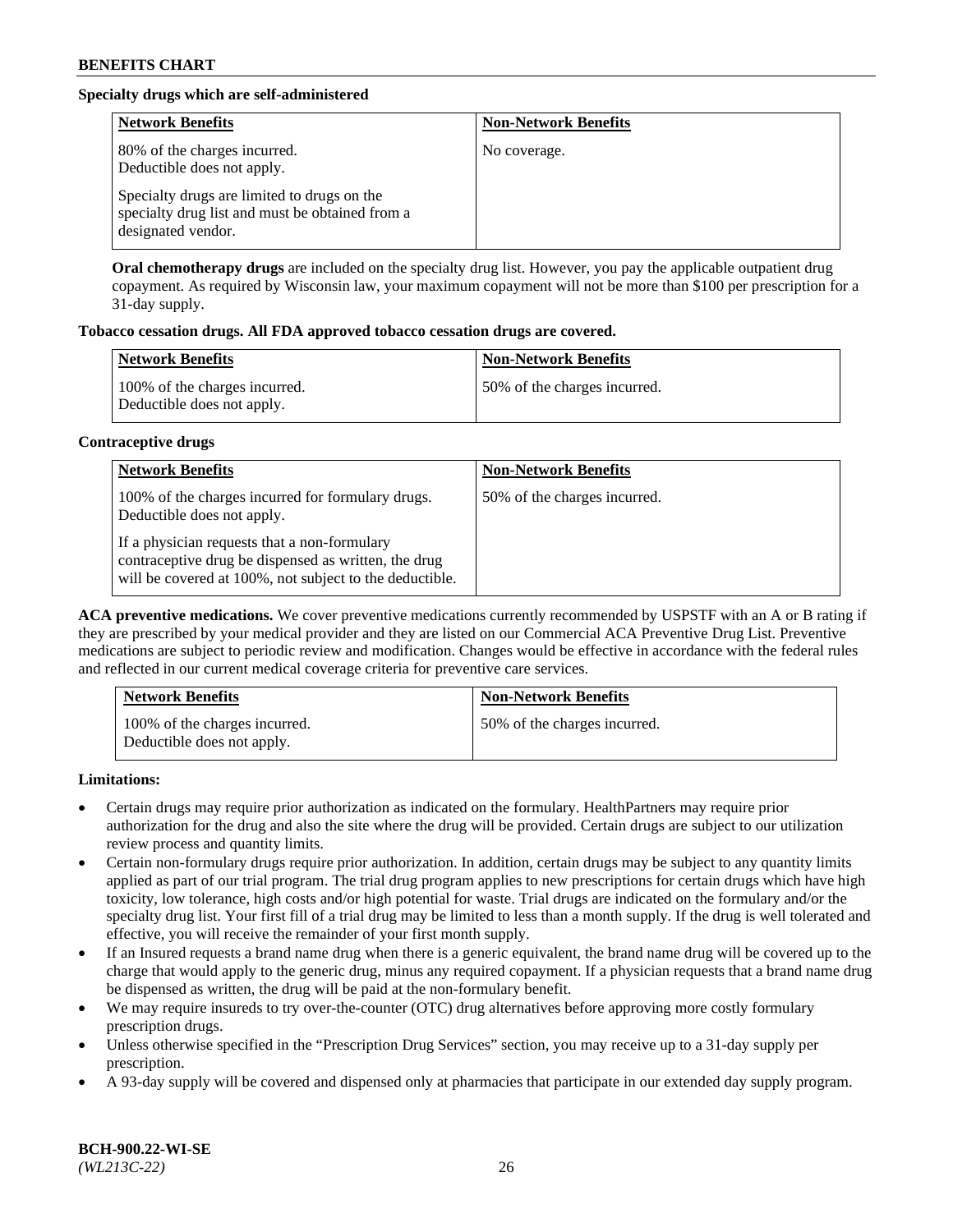- New prescriptions to treat certain chronic conditions are limited to a 31-day supply.
- No more than a 31-day supply of specialty drugs will be covered and dispensed at a time, unless it is a manufacturer supplied drug that cannot be split that supplies the insured with more than a 31-day supply.

**Not Covered:**Replacement of prescription drugs, medications, equipment and supplies due to loss, damage or theft.

- Nonprescription (over-the-counter) drugs or medications, including, but not limited to, vitamins, supplements, homeopathic remedies, and non-FDA approved drugs, unless listed on the formulary and prescribed by a physician or legally authorized health care provider under applicable state and federal law. This exclusion does not include over-thecounter contraceptives for women as allowed under the Affordable Care Act when the Insured obtains a prescription for the item. In addition, if the Insured obtains a prescription, this exclusion does not include aspirin to prevent cardiovascular disease for men and women of certain ages; folic acid supplements for women who may become pregnant; fluoride chemoprevention supplements for children without fluoride in their water source; and iron supplements for children ages 6-12 months who are at risk for anemia.
- All drugs for the treatment of sexual dysfunction.
- All drugs for the treatment of growth deficiency.
- Fertility drugs.
- Medical cannabis.
- Drugs on the Excluded Drug List. The Excluded Drug List includes select drugs within a therapy class that are not eligible for coverage. This includes drugs that may be excluded for certain indications. The Excluded Drug List is available at [healthpartners.com.](http://www.healthpartners.com/)
- Drugs that are newly approved by the FDA until they are reviewed and approved by HealthPartners Pharmacy and Therapeutics Committee.
- Medical devices approved by the FDA will not be covered under the "Prescription Drug Services" section unless they are on our formulary. Covered medical devices are generally submitted and reimbursed under your medical benefits.
- See "Services Not Covered" in the Certificate.

## **PREVENTIVE SERVICES**

#### **Applicable Definitions:**

**Routine Preventive Services** are routine health care services that include screenings, check-ups and counseling to prevent illness, disease or other health problems before symptoms occur.

**Diagnostic Services** are services to help a provider understand your symptoms, diagnose illness and decide what treatment may be needed. They may be the same services that are listed as preventive services, but they are being used as diagnostic services. Your provider will determine if these services are preventive or diagnostic. These services are not preventive if received as part of a visit to diagnose, manage or maintain an acute or chronic medical condition, illness or injury. When that occurs, unless otherwise indicated below, standard deductibles, copayments or coinsurance apply.

#### **Covered Services:**

We cover preventive services that meet any of the requirements under the Affordable Care Act (ACA) shown in the bulleted items below. These preventive services are covered at 100% under the Network Benefits with no deductible, copayments or coinsurance. (If a preventive service is not required by the ACA and it is covered at a lower benefit level, it will be specified below.) Preventive benefits mandated under the ACA are subject to periodic review and modification. Changes would be effective in accordance with the federal rules. Preventive services mandated by the ACA include:

- Evidence-based items or services that have in effect a rating of A or B in the current recommendations of the United States Preventive Services Task Force with respect to the individual;
- Immunizations for routine use in children, adolescents, and adults that have in effect a recommendation from the Advisory Committee on Immunization Practices of the Centers for Disease Control and Prevention with respect to the individual;
- With respect to infants, children, and adolescents, evidence-informed preventive care and screenings provided for in comprehensive guidelines supported by the Health Resources and Services Administration; and
- With respect to women, preventive care and screenings provided for in comprehensive guidelines supported by the Health Resources and Services Administration.

Covered services are based on established medical policies, which are subject to periodic review and modification by the medical or dental directors. These medical policies (medical coverage criteria) are available by calling Member Services, or logging on to your "*my*HealthPartners" account at [healthpartners.com.](https://www.healthpartners.com/hp/index.html)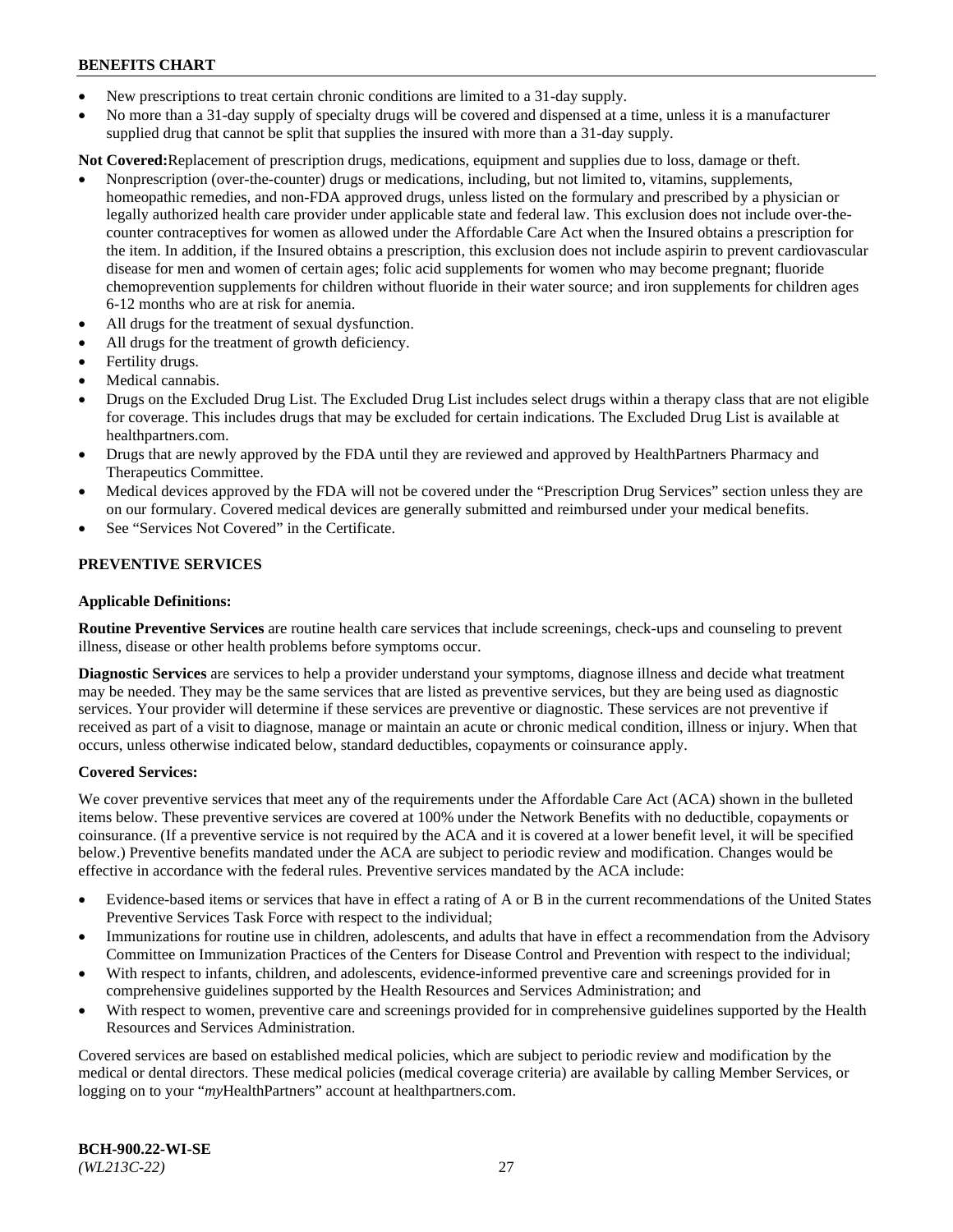## **ACA and state mandated preventive services are covered as follows:**

**Routine health exams and periodic health assessments.** A physician or health care provider will counsel you as to how often health assessments are needed based on age, sex and health status. This includes screening and counseling for tobacco cessation and all FDA approved tobacco cessation medications including over-the-counter drugs (as shown in the Prescription Drug Services section).

| <b>Network Benefits</b>                                     | <b>Non-Network Benefits</b>   |
|-------------------------------------------------------------|-------------------------------|
| 100% of the charges incurred.<br>Deductible does not apply. | 150% of the charges incurred. |

**Child health supervision services.** This includes pediatric preventive services such as newborn screenings, appropriate immunizations, developmental assessments and laboratory services appropriate to the age of the child from birth to 72 months and appropriate immunizations to age 18.

| <b>Network Benefits</b>                                     | <b>Non-Network Benefits</b>  |
|-------------------------------------------------------------|------------------------------|
| 100% of the charges incurred.<br>Deductible does not apply. | 50% of the charges incurred. |

#### **Routine prenatal care and exams**

| Network Benefits                                            | <b>Non-Network Benefits</b>   |
|-------------------------------------------------------------|-------------------------------|
| 100% of the charges incurred.<br>Deductible does not apply. | 150% of the charges incurred. |

**Routine postnatal care.** This includes health exams, assessments, education and counseling relating to the period immediately after childbirth.

| <b>Network Benefits</b>                                     | <b>Non-Network Benefits</b>  |
|-------------------------------------------------------------|------------------------------|
| 100% of the charges incurred.<br>Deductible does not apply. | 50% of the charges incurred. |

**Routine screening procedures for cancer.** This includes colorectal screening and other cancer screenings recommended by the USPSTF with an A or B rating. Women's preventive health services below describe additional routine screening procedures for cancer.

| <b>Network Benefits</b>                                     | <b>Non-Network Benefits</b>   |
|-------------------------------------------------------------|-------------------------------|
| 100% of the charges incurred.<br>Deductible does not apply. | 150% of the charges incurred. |

**Professional voluntary family planning services.** This includes services to prevent or delay a pregnancy, including counseling and education. Services must be provided by a licensed provider.

| <b>Network Benefits</b>                                     | <b>Non-Network Benefits</b>  |
|-------------------------------------------------------------|------------------------------|
| 100% of the charges incurred.<br>Deductible does not apply. | 50% of the charges incurred. |

## **Adult immunizations**

| Network Benefits                                            | <b>Non-Network Benefits</b>  |
|-------------------------------------------------------------|------------------------------|
| 100% of the charges incurred.<br>Deductible does not apply. | 50% of the charges incurred. |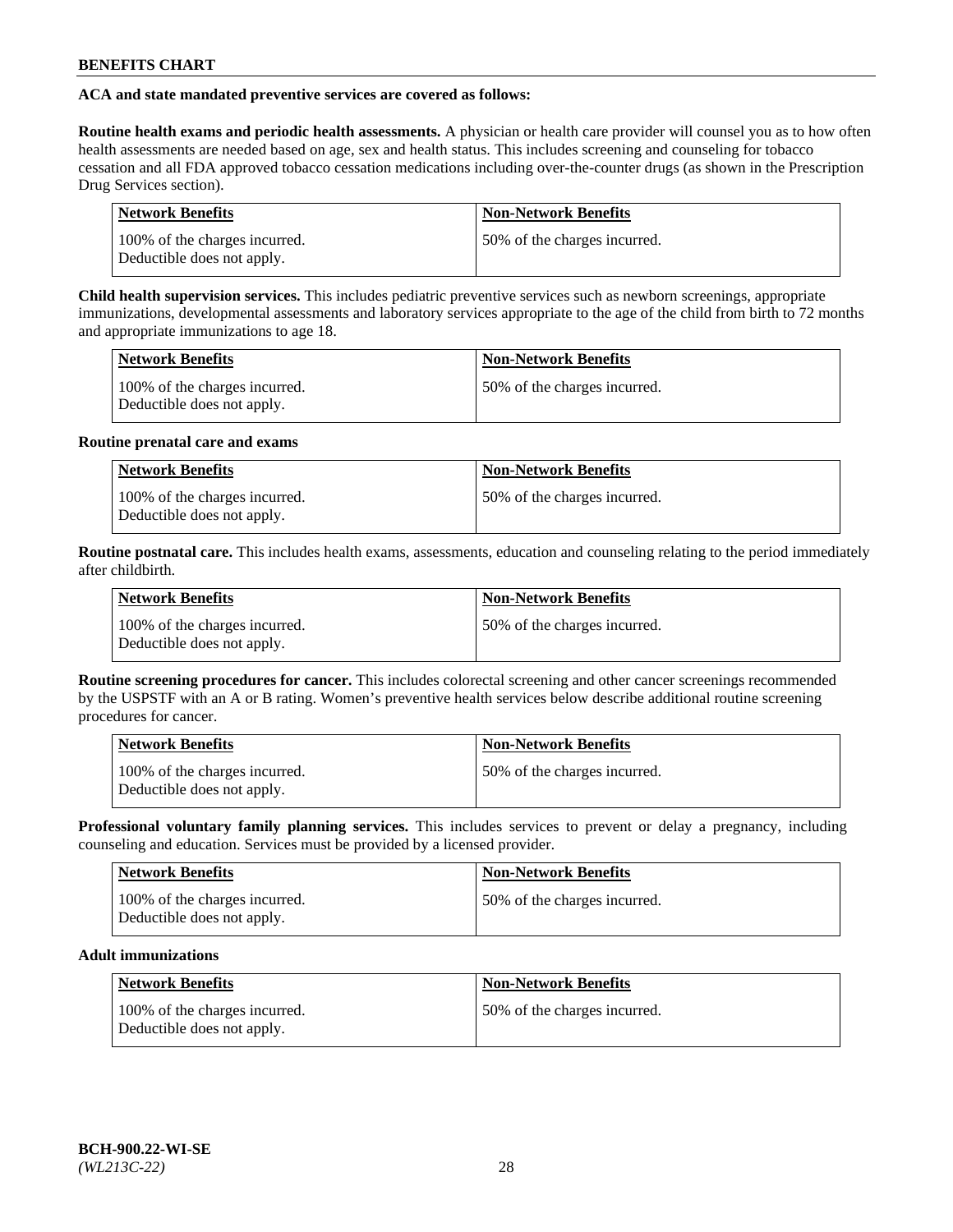**Women's preventive health services.** This includes mammograms, screenings for cervical cancer (pap smears), breast pumps, human papillomavirus (HPV) testing, counseling for sexually transmitted infections, counseling and screening for human immunodeficiency virus (HIV), and all FDA approved contraceptive methods as prescribed by a doctor, sterilization procedures, education and counseling (see the Prescription Drug Services section for coverage of oral contraceptive drugs). We also provide genetic screening for BRCA if someone in your family has the gene or you have a diagnosis of cancer.

The U.S. Preventive Services Task Force (USPSTF) recommends screening mammography, with or without clinical breast examination (CBE), every 1-2 years for women aged 40 and older. For women age 50 and older, we cover an annual mammogram.

| <b>Network Benefits</b>                                     | <b>Non-Network Benefits</b>  |
|-------------------------------------------------------------|------------------------------|
| 100% of the charges incurred.<br>Deductible does not apply. | 50% of the charges incurred. |

**Obesity screening and management.** We cover obesity screening and counseling for all ages during a routine preventive care exam. If you are age 18 or older and have a body mass index of 30 or more, we also cover intensive obesity management to help you lose weight. Your primary care doctor can coordinate these services.

| Network Benefits                                            | <b>Non-Network Benefits</b>  |
|-------------------------------------------------------------|------------------------------|
| 100% of the charges incurred.<br>Deductible does not apply. | 50% of the charges incurred. |

**In addition to any ACA or state mandated preventive services referenced above, we cover the following eligible services:**

#### **Routine eye and hearing exams**

| <b>Network Benefits</b>                                     | <b>Non-Network Benefits</b>  |
|-------------------------------------------------------------|------------------------------|
| 100% of the charges incurred.<br>Deductible does not apply. | 50% of the charges incurred. |

**Ovarian cancer surveillance test for women who are at risk.** "At risk for ovarian cancer" means (1) having a family history that includes any of the following: one or more first-degree or second-degree relatives with ovarian cancer, clusters of female relatives with breast cancer or nonpolyposis colorectal cancer; or (2) testing positive for BRCA1 or BRCA2 mutations. "Surveillance test for ovarian cancer" means annual screening using CA-125 serum tumor marker testing, transvaginal ultrasound, pelvic examination or other proven ovarian screening tests currently being evaluated by the federal Food and Drug Administration or by the National Cancer Institute.

| <b>Network Benefits</b>                               | <b>Non-Network Benefits</b>                           |
|-------------------------------------------------------|-------------------------------------------------------|
| Coverage level is same as corresponding Network       | Coverage level is same as corresponding Non-Network   |
| Benefits, depending on type of service provided, such | Benefits, depending on type of service provided, such |
| as Diagnostic Imaging Services, Laboratory Services   | as Diagnostic Imaging Services, Laboratory Services   |
| or Office Visits for Illness or Injury, or Preventive | or Office Visits for Illness or Injury, or Preventive |
| Services.                                             | Services.                                             |

**Limitations:**Services are not preventive if received as part of a visit to diagnose, manage or maintain an acute or chronic medical condition, illness or injury. When that occurs, unless otherwise indicated above, standard deductibles, copayments or coinsurance apply.

## **Not Covered:**

See "Services Not Covered" in the Certificate.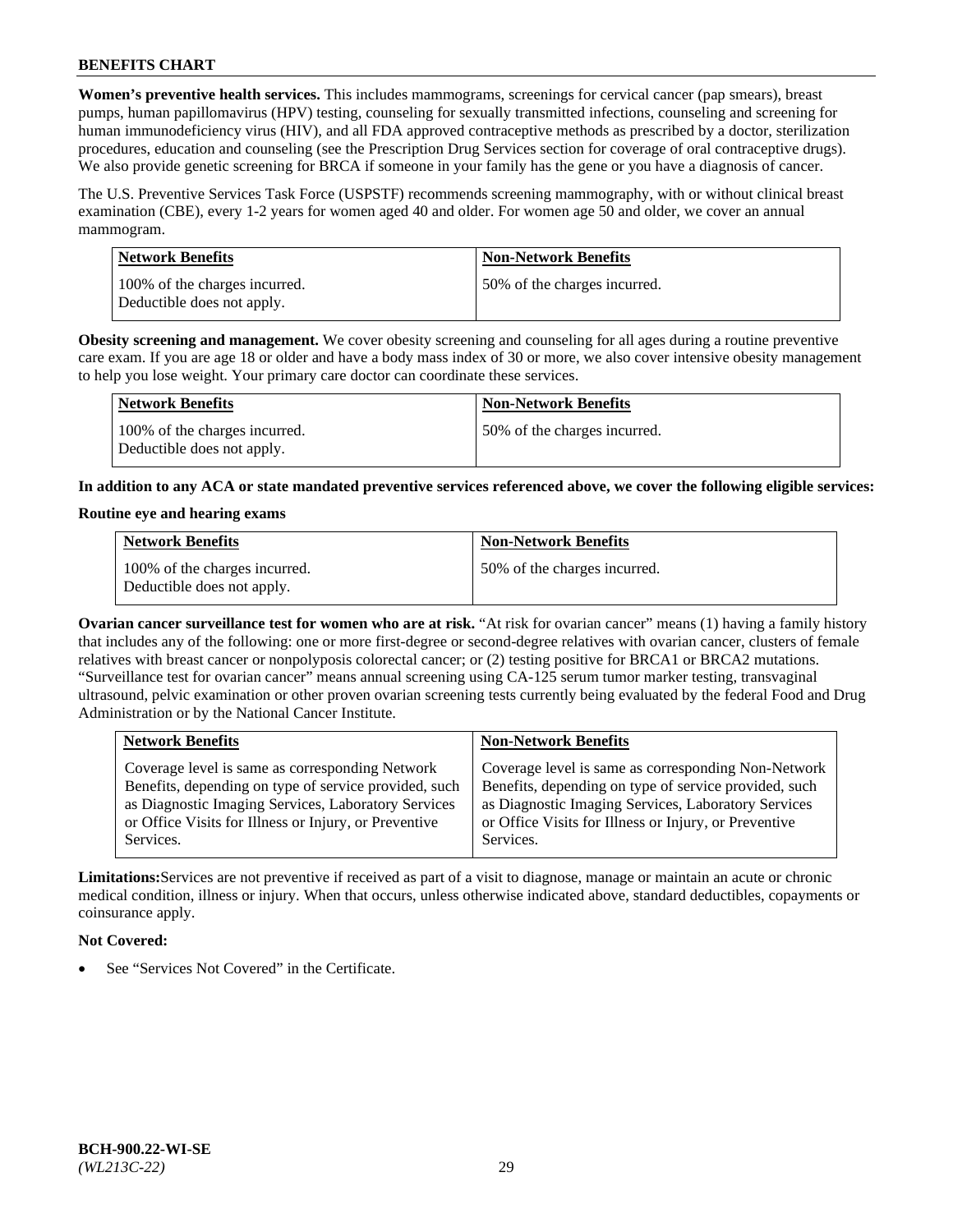# **TELEHEALTH/TELEMEDICINE SERVICES**

#### **Definitions:**

**Telehealth, Telemedicine, or Virtual Care.** This is a means of communication between a health care professional and a patient. This includes the use of secure electronic information, imaging, and communication technologies, including:

- interactive audio or audio-video
- interactive audio with store-and-forward technology
- chat-based and email-based systems
- physician-to-physician consultation
- patient education
- data transmission
- data interpretation
- digital diagnostics (algorithm-enabled diagnostic support)
- digital therapeutics (the use of personal health devices and sensors, either alone or in combination with conventional drug therapies, for disease prevention and management)

#### Services can be delivered:

Synchronously: the patient and health care professional are engaging with one another at the same time; or Asynchronously: the patient and health care professional engage with each other at different points in time.

**Telephone Visits.** Live, synchronous, interactive encounters over the telephone between a patient and a healthcare provider.

**E-visit or chat-based visits.** Asynchronous online or mobile app encounters to discuss a patient's personal health information, vital signs, and other physiologic data or diagnostic images. The healthcare provider reviews and delivers a consultation, diagnosis, prescription or treatment plan after reviewing the patient's visit information.

**Virtuwell®.** This is an online service for you to receive a diagnosis and treatment for certain conditions, such as a cold, flu, ear pain and sinus infections. You may access the Virtuwell website at [virtuwell.com.](https://www.virtuwell.com/)

**Video Visits.** Live, synchronous, interactive encounters using secure web-based video between a patient and a healthcare provider.

#### **Covered Services:**

The Plan covers the following methods of receiving care for services that would be eligible under the Plan if the service were provided in person.

#### **Scheduled telephone visits**

| Network Benefits             | Non-Network Benefits         |
|------------------------------|------------------------------|
| 70% of the charges incurred. | 50% of the charges incurred. |

#### **E-visits**

## **Access to online care through Virtuwell at [virtuwell.com](https://www.virtuwell.com/)**

| <b>Network Benefits</b>                                     | <b>Non-Network Benefits</b> |
|-------------------------------------------------------------|-----------------------------|
| 100% of the charges incurred.<br>Deductible does not apply. | Not applicable.             |

## **All other E-visits**

| Network Benefits             | <b>Non-Network Benefits</b>  |
|------------------------------|------------------------------|
| 70% of the charges incurred. | 50% of the charges incurred. |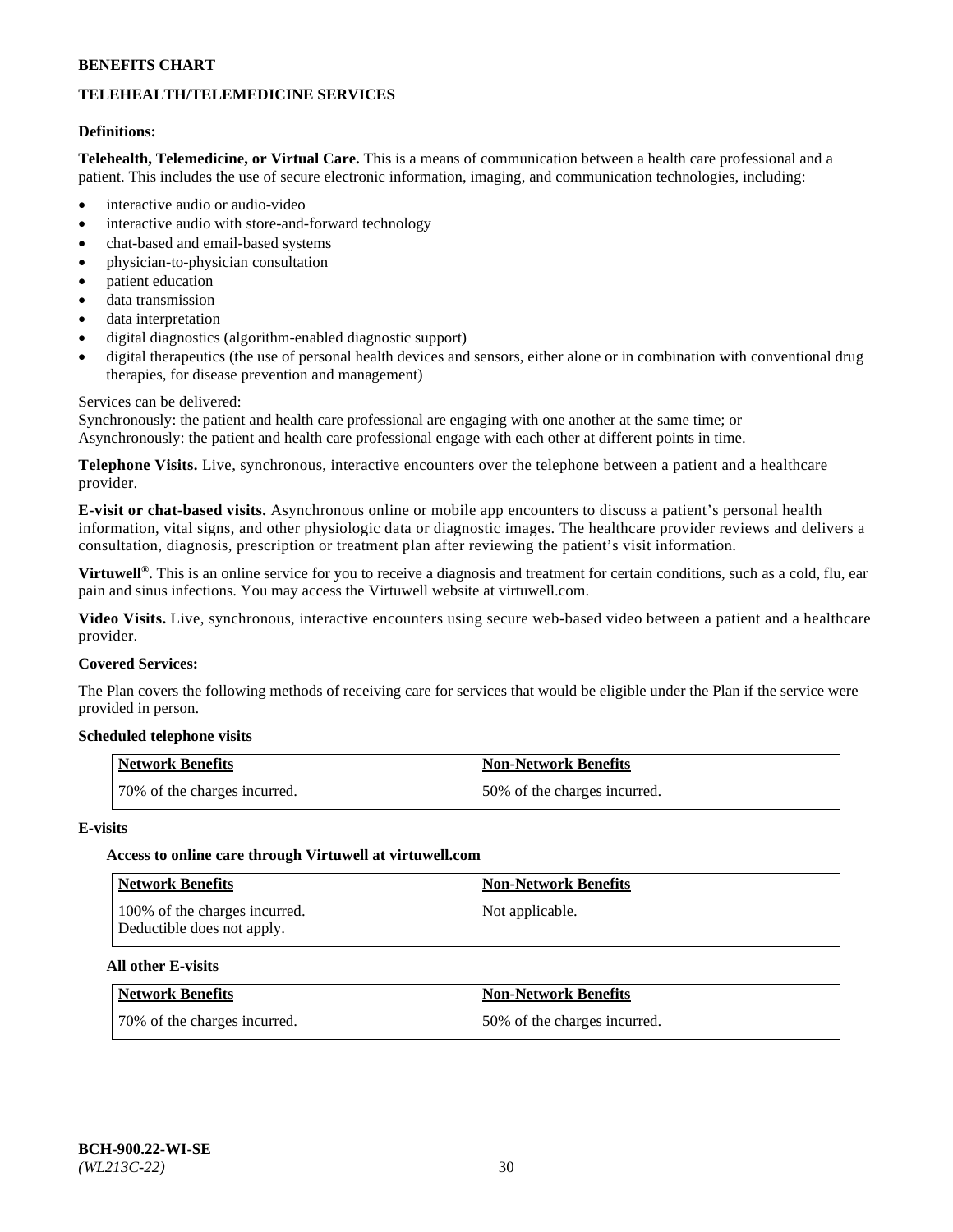## **First three visits**

The first three mental health and substance use disorder treatment visits, urgent care visits, office visits, convenience clinic visits, telephone visits and E-visits (other than Virtuwell) combined in a calendar year are covered at 100%, not subject to the deductible.

Physician services are included; however, charges for day treatment services, group visits, office procedures, laboratory, radiology and other ancillary services are not included and will be subject to the deductible and coinsurance and/or copayment.

## **Video visits**

| <b>Network Benefits</b>                                      | <b>Non-Network Benefits</b>                            |
|--------------------------------------------------------------|--------------------------------------------------------|
| Coverage level is same as corresponding Network              | Coverage level is same as corresponding Non-           |
| Benefits, depending on type of service provided, such as     | Network Benefits, depending on type of service         |
| Office Visits for Illness or Injury, Inpatient or Outpatient | provided, such as Office Visits for Illness or Injury, |
| Hospital Services.                                           | Inpatient or Outpatient Hospital Services.             |

#### **Not Covered:**

See "Services Not Covered" in the Certificate.

## **TRANSPLANT SERVICES**

#### **Applicable Definitions:**

**Autologous.** This is when the source of cells is from the individual's own marrow or stem cells.

**Allogeneic.** This is when the source of cells is from a related or unrelated donor's marrow or stem cells.

**Allogeneic Bone Marrow Transplant.** This is when the bone marrow is harvested from the related or unrelated donor and stored. The patient undergoes treatment which includes tumor ablation with high-dose chemotherapy and/or radiation. The bone marrow is reinfused (transplanted).

**Autologous Bone Marrow Transplant.** This is when the bone marrow is harvested from the individual and stored. The patient undergoes treatment which includes tumor ablation with high-dose chemotherapy and/or radiation. The bone marrow is reinfused (transplanted).

**Autologous/Allogeneic Stem Cell Support.** This is a treatment process that includes stem cell harvest from either bone marrow or peripheral blood, tumor ablation with high-dose chemotherapy and/or radiation, stem cell reinfusion, and related care. Autologous/allogeneic bone marrow transplantation and high dose chemotherapy with peripheral stem cell rescue/support are considered to be autologous/allogeneic stem cell support.

**Designated Transplant Center.** This is any health care provider, group or association of health care providers designated by us to provide services, supplies or drugs for specified transplants for our Insureds.

**Transplant Services.** This is transplantation (including retransplants) of the human organs or tissue listed below, including all related post-surgical treatment, follow-up care and drugs and multiple transplants for a related cause. Transplant services do not include other organ or tissue transplants or surgical implantation of mechanical devices functioning as a human organ, except surgical implantation of an FDA approved Ventricular Assist Device (VAD) or total artificial heart, functioning as a temporary bridge to heart transplantation.

Prior authorization is required prior to consultation to support coordination of care and benefits.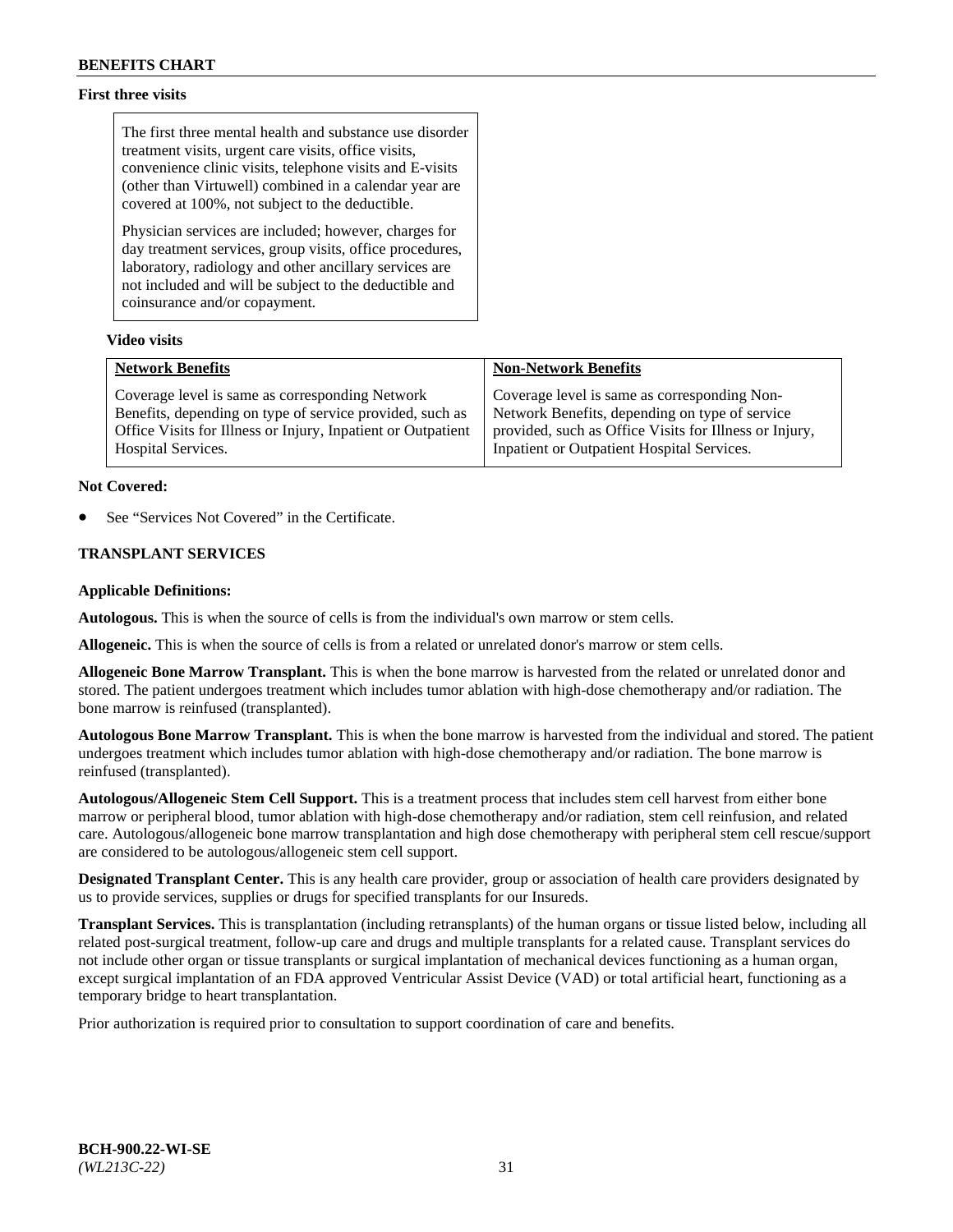## **Covered Services:**

We cover eligible transplant services (as defined above) while you are covered under the Certificate. Transplants that will be considered for coverage are limited to the following:

- Kidney transplants for end-stage disease.
- Cornea transplants for end-stage disease.
- Heart transplants for end-stage disease.
- Lung transplants or heart/lung transplants for: (1) primary pulmonary hypertension; (2) Eisenmenger's syndrome; (3) endstage pulmonary fibrosis; (4) alpha 1 antitrypsin disease; (5) cystic fibrosis; and (6) emphysema.
- Liver transplants for: (1) biliary atresia in children; (2) primary biliary cirrhosis; (3) post-acute viral infection (including hepatitis A, hepatitis B antigen e negative and hepatitis C) causing acute atrophy or post-necrotic cirrhosis; (4) primary sclerosing cholangitis; (5) alcoholic cirrhosis; and (6) hepatocellular carcinoma.
- Allogeneic bone marrow transplants or peripheral stem cell support associated with high dose chemotherapy for: (1) acute myelogenous leukemia; (2) acute lymphocytic leukemia; (3) chronic myelogenous leukemia; (4) severe combined immunodeficiency disease; (5) Wiskott-Aldrich syndrome; (6) aplastic anemia; (7) sickle cell anemia; (8) non-relapsed or relapsed non-Hodgkin's lymphoma; (9) multiple myeloma; and (10) testicular cancer.
- Autologous bone marrow transplants or peripheral stem cell support associated with high-dose chemotherapy for: (1) acute leukemias; (2) non-Hodgkin's lymphoma; (3) Hodgkin's disease; (4) Burkitt's lymphoma; (5) neuroblastoma; (6) multiple myeloma; (7) chronic myelogenous leukemia; and (8) non-relapsed non-Hodgkin's lymphoma.
- Pancreas transplants for simultaneous pancreas-kidney transplants for diabetes, pancreas after kidney, living related segmental simultaneous pancreas kidney transplantation and pancreas transplant alone.

To receive Network Benefits, charges for transplant services must be incurred at a Designated Transplant Center.

The transplant-related treatment provided, including expenses incurred for directly related donor services, shall be subject to and in accordance with the provisions, limitations, maximums and other terms of the Certificate.

Medical and hospital expenses of the donor are covered only when the recipient is an Insured and the transplant and directly related donor expenses have been prior authorized for coverage. Treatment of medical complications that may occur to the donor are not covered. Donors are not considered Insureds, and are therefore not eligible for the rights afforded to Insureds under the Certificate.

The list of eligible transplant services and coverage determinations are based on established medical policies, which are subject to periodic review and modification by the medical director.

| <b>Network Benefits</b>                          | <b>Non-Network Benefits</b>                          |
|--------------------------------------------------|------------------------------------------------------|
| See Network Inpatient Hospital Services Benefit. | See Non-Network Inpatient Hospital Services Benefit. |

**Kidney disease treatment.** We cover services for kidney disease treatment, including dialysis, transplantation and donor related services. Donor related expenses are covered as described above.

| <b>Network Benefits</b>                               | <b>Non-Network Benefits</b>                           |
|-------------------------------------------------------|-------------------------------------------------------|
| Coverage level is same as corresponding Network       | Coverage level is same as corresponding Non-Network   |
| Benefits, depending on type of service provided, such | Benefits, depending on type of service provided, such |
| as Office Visits for Illness or Injury, Inpatient or  | as Office Visits for Illness or Injury, Inpatient or  |
| <b>Outpatient Hospital Services.</b>                  | <b>Outpatient Hospital Services.</b>                  |